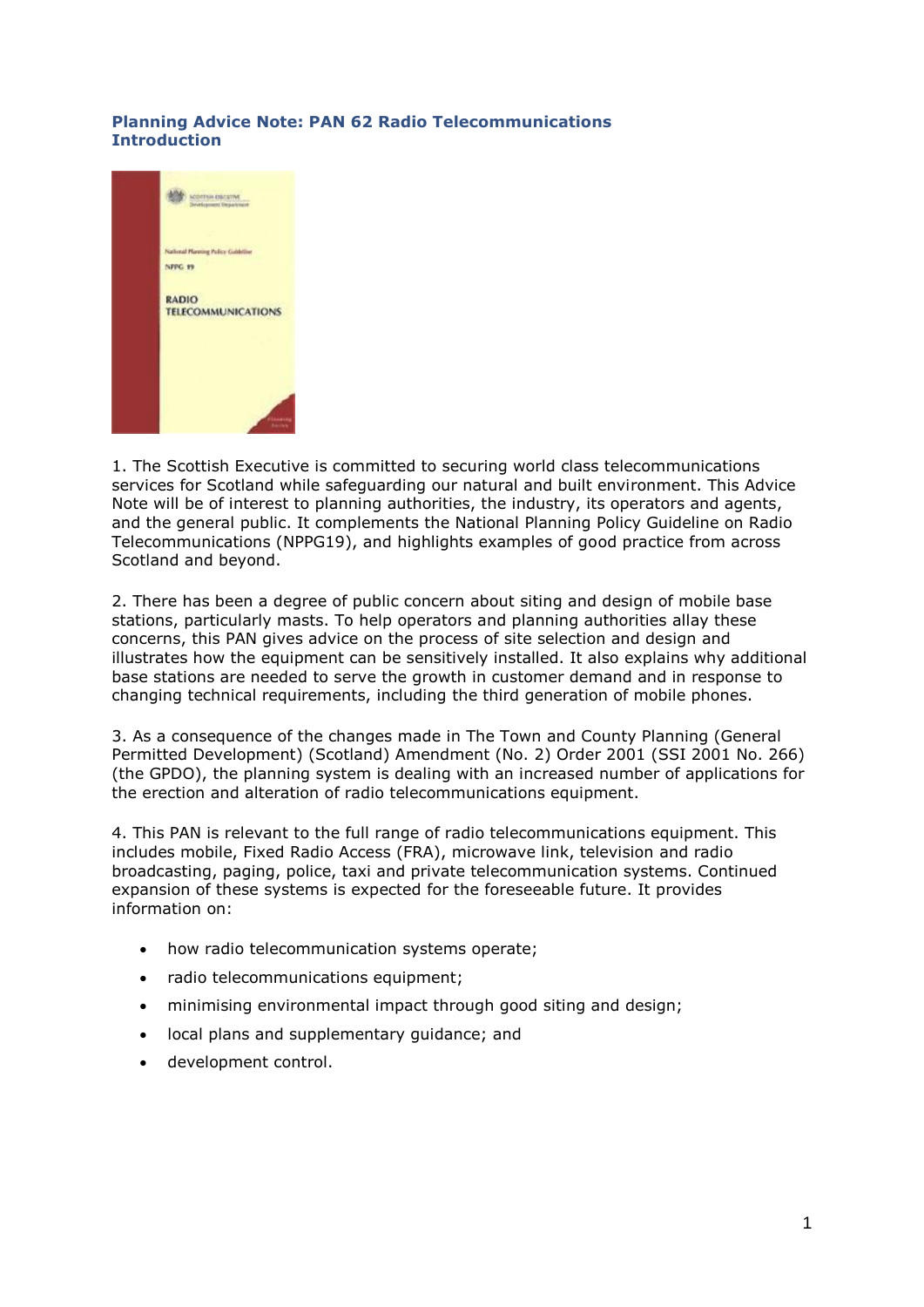#### **Radio Telecommunications Systems**

5. This section provides an overview of the main radio telecommunication services currently in use or being developed, including a description of the most commonly used equipment. Each system has different equipment and siting requirements and there are continual technical innovations so it is important for planning authorities and operators to maintain a constructive dialogue.

6. Operators of radio telecommunication systems require licences under the Telecommunications Act 1984 and the Wireless Telegraphy Act (1949 and 1998) to run their systems. The licences are issued by the Secretary of State for Trade and Industry, but enforced and where necessary amended by the Director General of Telecommunications ( [see Glossary\)](http://www.gov.scot/Publications/2001/09/pan62/pan62-#a1). Some licences give operators special rights and obligations, known as "Code Powers", to facilitate the installation of their systems as set out in the Telecommunication Code. Licensees to whom the telecommunications code is applied are known as code system operators.

7. Under the terms of their licences operators are required, 28 days prior to the first occasion they intend to install any telecommunications apparatus, to give the planning authority written details of their expected rollout plans in that authority's area. There are no further requirements under the licences to notify planning authorities, although there are requirements for permitted development (see GPDO). The licences require operators to ensure the visual amenity of properties is protected as far as practicable and that before erecting a mast or pole the possibility is investigated of using an existing mast or pole. For further information on the licences and the telecommunications code see [Annex](http://www.gov.scot/Publications/2001/09/pan62/pan62-#a2)  [D.](http://www.gov.scot/Publications/2001/09/pan62/pan62-#a2)



#### **MOBILE RADIO TELECOMMUNICATION SYSTEMS**

8. There has been remarkable growth in mobile services, which use radio signals between radio base stations and portable radio handsets, with over 40 million subscribers in the UK in 2001. Handsets are used for voice communication but also increasingly for transfer of business, education, shopping and entertainment information. There is a growing convergence between the broadcasting, telecommunications and information technology sectors. It is predicted that the number of users and volume of calls will continue to grow.

9. Mobile telecommunication systems work by using and re-using the same radio frequencies and allocating them to geographical cells. Mobile operators divide the country into thousands of individual cells and at the centre of each is a base station. Base stations are connected to one another by central switching centres, which track calls and transfer them as the caller moves from one cell to the next. The area covered by each cell is governed by the anticipated capacity (i.e. volume of calls), the height of the antenna above the ground, the local terrain, the power output and the radio frequency - in general the higher the frequency, the shorter the distance the signal travels. The largest cells are in sparsely populated rural areas and the smallest in town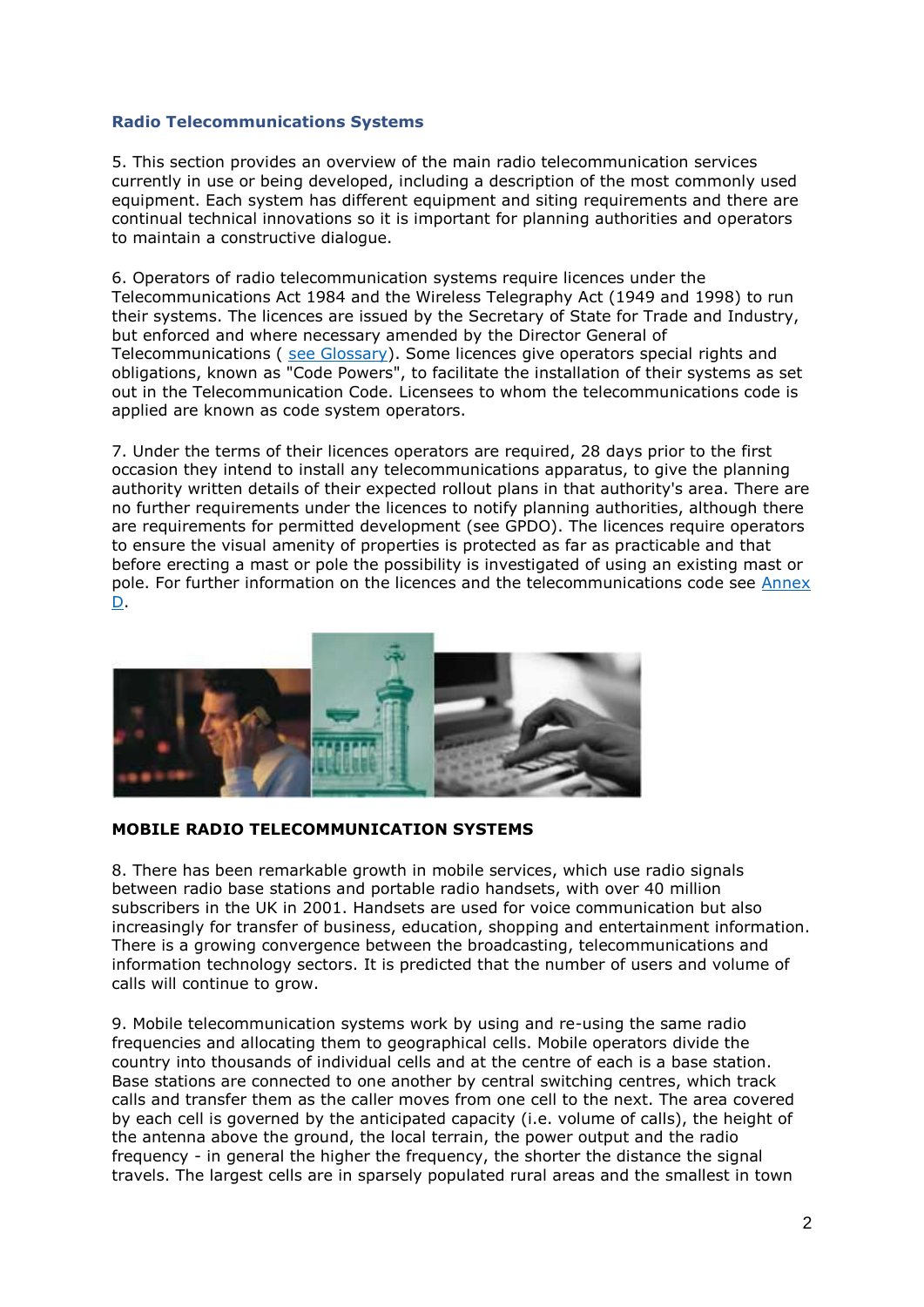and city centres. Splitting a cell into smaller cells can increase capacity. There is a great variety in the way cells are configured and split. Most base stations are in built-up areas and elsewhere within a mile or two of the main transport corridors.



10. Base stations consist of antennas installed on supporting structures or mounted on buildings connected by feeder cables to transmitters and receivers. Networks are comprised of three sizes of base station:

- Macrocell base stations provide the main radio coverage infrastructure. Antennas for macrocells are usually mounted on ground based masts, rooftops and other existing structures but may be within a building.
- Microcell base stations are used to infill and improve the main network, especially where the volume of calls is high. They are usually deployed later in network rollout. The antennas are small boxes about the size of burglar alarms which are mounted at street level typically on the external walls of existing structures, lamposts and other street furniture. They have a range of a few hundred metres. Microcells base stations are suitable for transmitting signals to pedestrians but are less suited to fast moving traffic.
- Picocell base stations have even smaller antennas and are generally sited inside buildings such as airports, railway stations and shopping centres. Planning authorities generally consider microcell and picocell antennas to be de minimis ( [see Glossary\)](http://www.gov.scot/Publications/2001/09/pan62/pan62-#a1).

11. Each base station is linked to the network by cable or by radio using one or more small microwave dish antenna. These dish antennas are usually between 0.3m to 0.6m in diameter, although in areas with high capacity demand they may measure 1.2m.



12. The original mobile systems, known as first generation, date from the mid 1980's, and are now being decommissioned. Second generation (2G) systems which operate using Global System for Mobile (GSM) technology (a digital standard for mobile telecommunications) are now in place, though operators are still extending coverage in some areas and improving capacity. Second generation base stations antennas are typically about 2.5m in length. These can be placed on first generation masts, new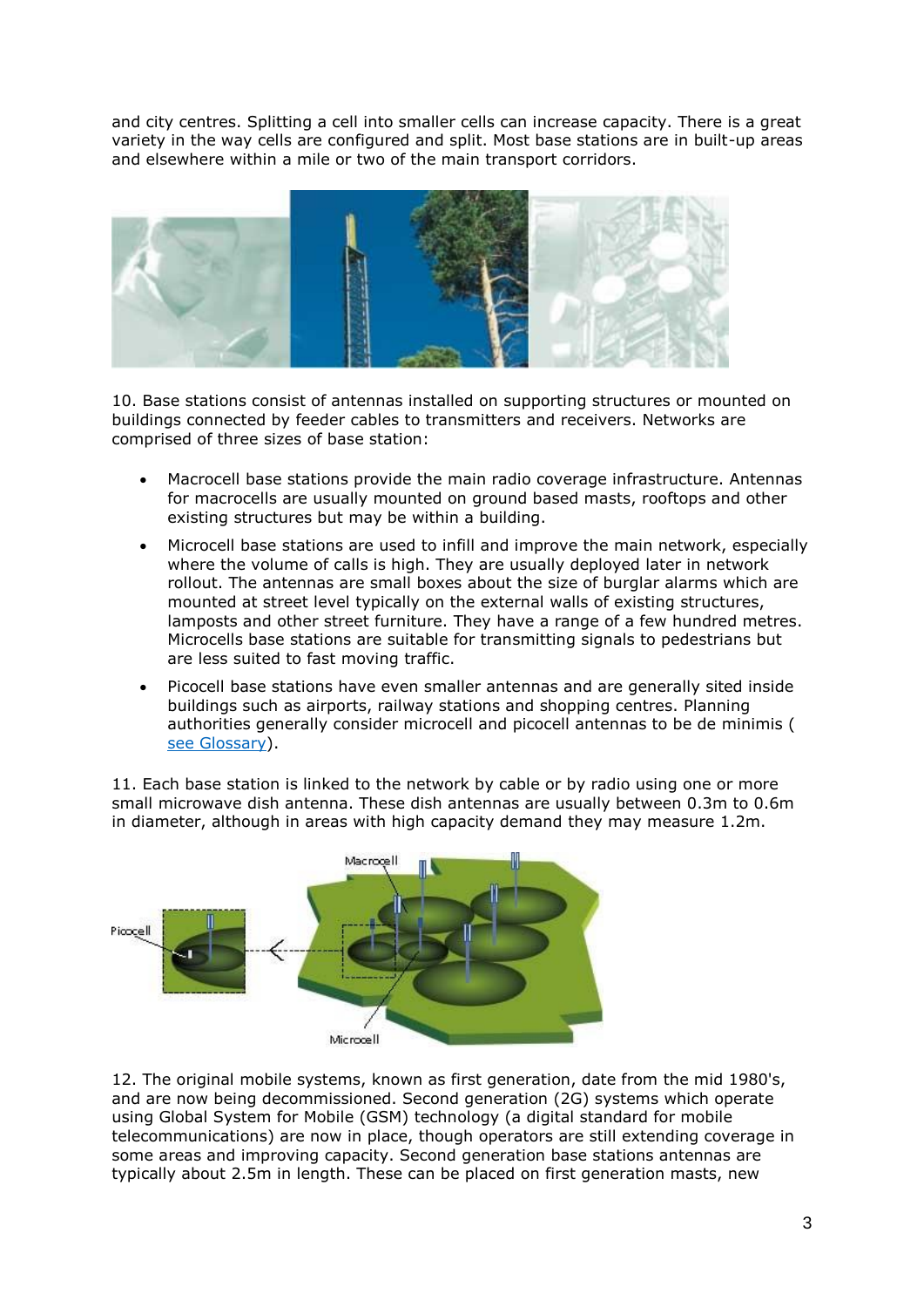lattice or monopole masts or other existing structures. Second generation ground based masts are generally 12.5m to 22.5m in height. Short 'stub' masts on rooftops, lattice or monopole, are typically 4m to 6m high. Standard 2G base stations have between 2 and 6 antennas per mobile operator. Antennas can be directional to cover a segment of the cell, or omni-directional sending the signals out in all directions ( [see Glossary\)](http://www.gov.scot/Publications/2001/09/pan62/pan62-#a1). Some operators are upgrading their networks to use a common standard known as General Packet Radio Service (GPRS), sometimes referred to as 2.5G.



Second generation lattice mast, Second generation monopole mast and Second generation stub tower on rooftop.

13. In May 2000 the Government awarded five licences to four existing 2G operators and a new operator. The licences will be valid until the end of 2021 and require each licensee to develop a third generation (3G) network covering at least 80% of the UK population by the end of 2007. Third generation systems will operate using Universal Mobile Telecommunication Systems (UMTS) technology. It enables data transfer rates up to 200 times faster than current mobile phones and allows access to the internet on the move.

14. Third generation mobile services require more base stations than 2G because 3G radio signals do not travel as far and the resultant smaller cells leave gaps in the radio coverage between existing sites designed for 2G radio coverage. More are also required because the size of a 3G cell expands and contracts according to the level of subscriber use. This is known as 'cell breathing'.

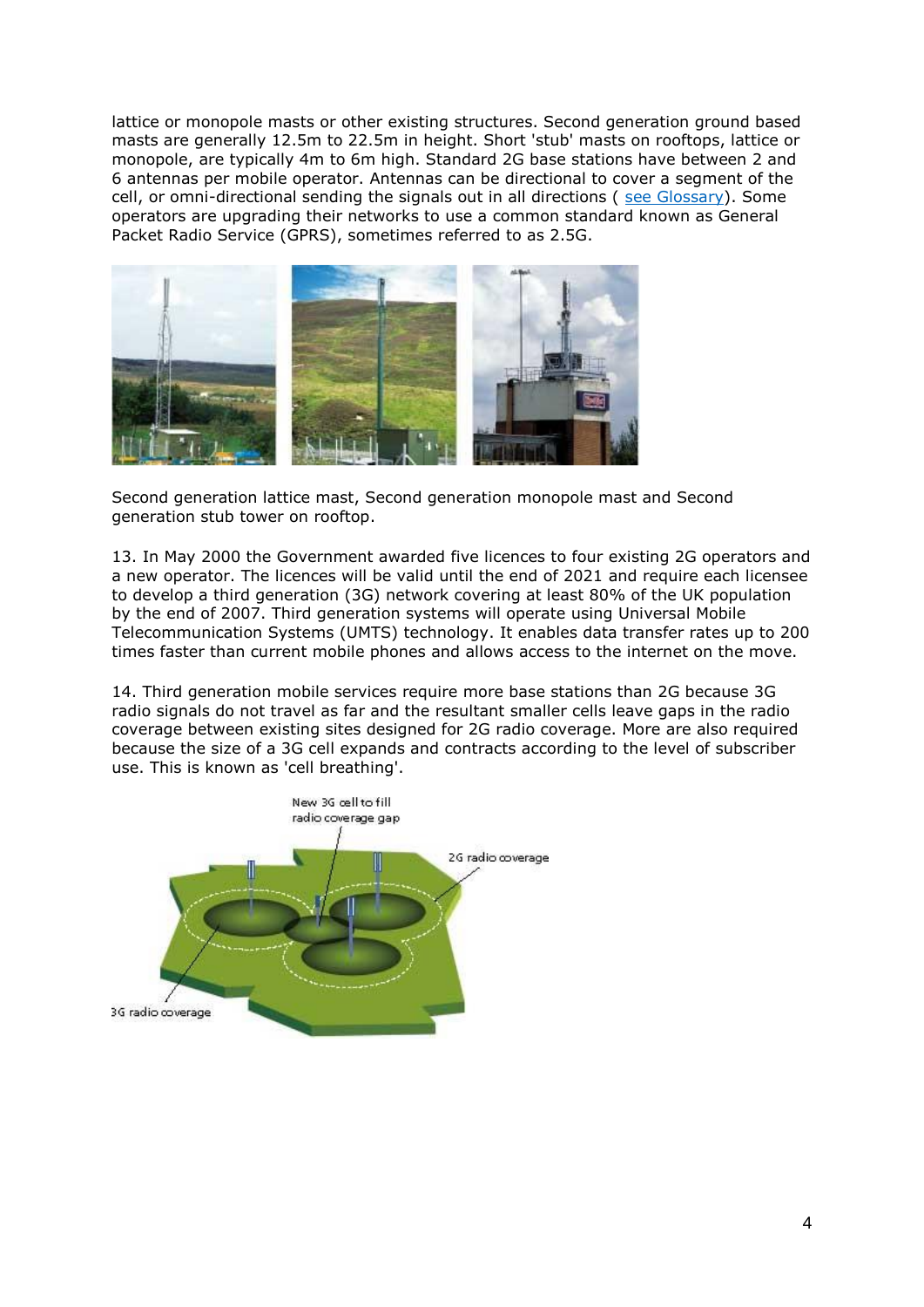

Second and third generation equipment on a rooftop site. The 3G equipment is highlighted.

15. For the earliest stages of network rollout, third generation macrocell base stations will typically be about 3 - 5 km apart in rural and suburban areas and about 500 - 1000 metres apart in dense urban areas. Because of their smaller range 3G antennas can be sited lower than 2G antennas. The five licence holders are expected to begin 3G commercial services in 2002, though 3G networks are being constructed now. The new operator will have to establish a new network and is expected to primarily use existing buildings or other structures, including some masts used by other operators.

16. Standard 3G equipment looks similar to 2G. In most situations separate new 3G antennas will be required. However, in some circumstances where masts are being shared, existing second generation operators may place the third generation antenna inside the second generation antenna casing or share a slightly wider casing.

17. A new generation of mobile technology seems to come forward approximately every 10 years. Some telecommunication companies are already thinking about fourth generation systems.

## **TETRA AND PAGER SYSTEMS**

18. Another mobile telecommunication system currently in use is Terrestrial Trunked Radio (TETRA), which is a standard for digital trunked radio. One TETRA network being developed is the Airwave service, formally known as the Public Safety Radio Communications Project (PSRCP) which will provide greatly improved digital communications for the emergency and other public safety services. The Airwave national network of base stations will achieve the near 100 per cent radio coverage on all tarmac roads, which is essential for emergency service use. Rollout in Scotland is expected between 2004 and 2005. The system will use a relatively low radio frequency (400 MHz) and therefore the range from each site will be larger than other mobile systems.

19. The other TETRA network is being developed to provide a digital mobile telecommunications service mainly to business users. There are also a number of mobile pager systems in operation.

20. TETRA and pager systems use a great variety of antennas, which can range from 1.5 - 6 metres in length. The antennas can be sited on existing or new masts. New masts are generally thinner than masts used by mobile operators, although new masts for the PSRCP may need to be taller than normal to provide adequate coverage.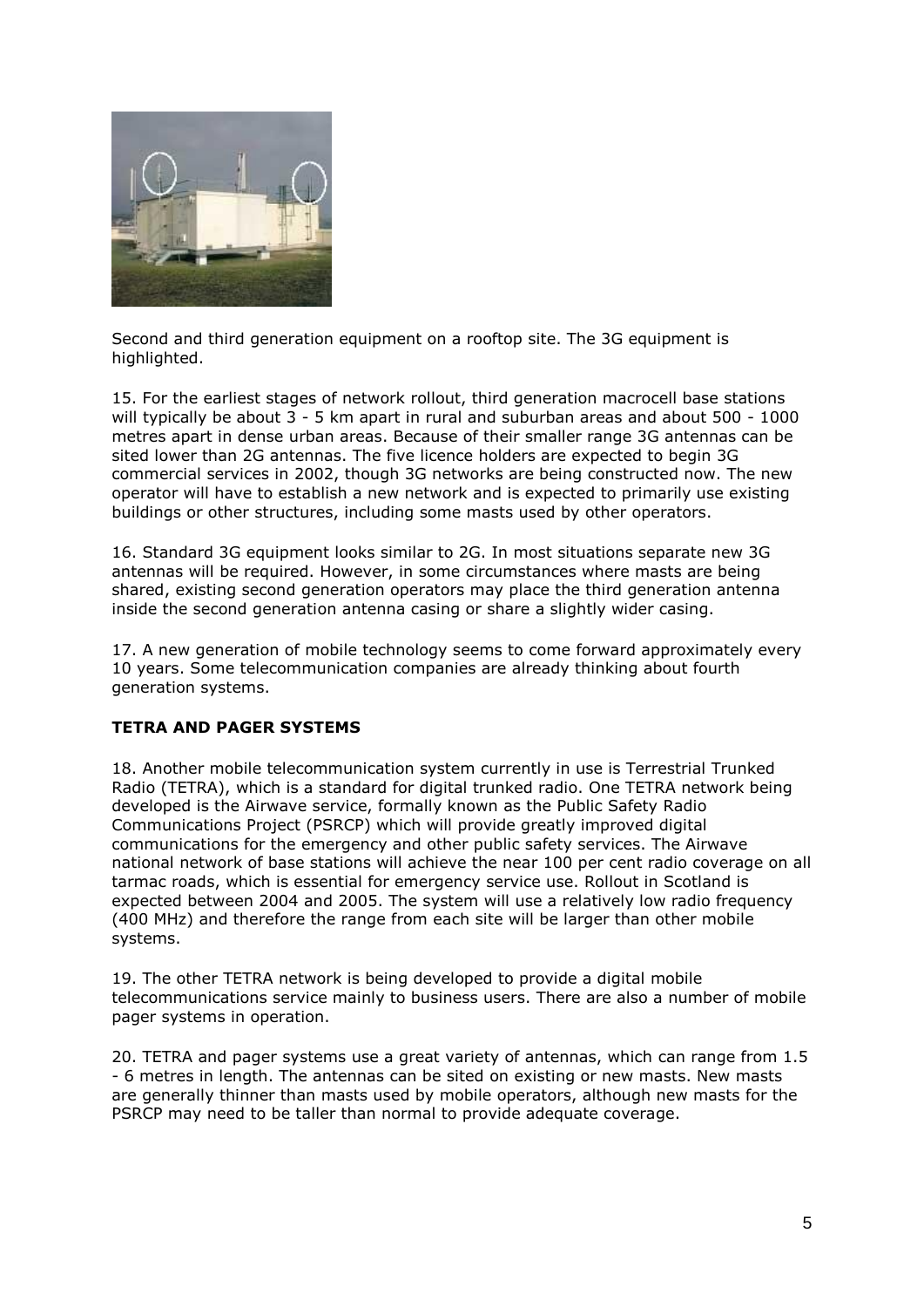#### **PRIVATE BUSINESS RADIO**

21. Private Business Radio (PBR) systems provide voice only communication over ranges up to 80km, dependent on the equipment used and terrain. PBR systems can be on-site for instance in supermarkets or offices, wide area as used by airports and taxi firms, or national and regional networks as used by road breakdown services or utility companies. They utilise slim antennas which due to their small size are often considered to be de minimis.



FRA base station installed on a rooftop and on a mast.



Example of antennas used for private business radio systems.

## FIXED RADIO ACCESS TELECOMMUNICATION SYSTEMS

22. Fixed Radio Access (FRA) systems use radio to connect the antennas on a customers building with other customers or a nearby base station. FRA provides a fixed telephone service that offers users fast internet access by radio links instead of a conventional telephone line. FRA is expected to grow over the coming years but mainly within larger settlements.

23. FRA base stations consist of a number of small antennas (as defined in the GPDO) that can be located on masts or buildings and other structures. When base stations are placed on buildings or other structures they appear as a collection of mountings each with two small antennas attached. The masts are generally larger than mobile operators' masts to allow adequate support for the greater number of antennas and their greater wind loading. The antennas attached to customers' buildings are usually "small antennas". Due to the relatively low power of these systems, base stations have to be within about 1km of the consumer with direct line of sight free from obstructions such as hills, buildings, trees or large moving objects and hence there is less flexibility in the choice of location than for mobile services.

24. There is currently only one operator of a FRA system in Scotland, they operate on the 2.4 Giga Hertz (GHz) band of the radio spectrum. A licence has been issued for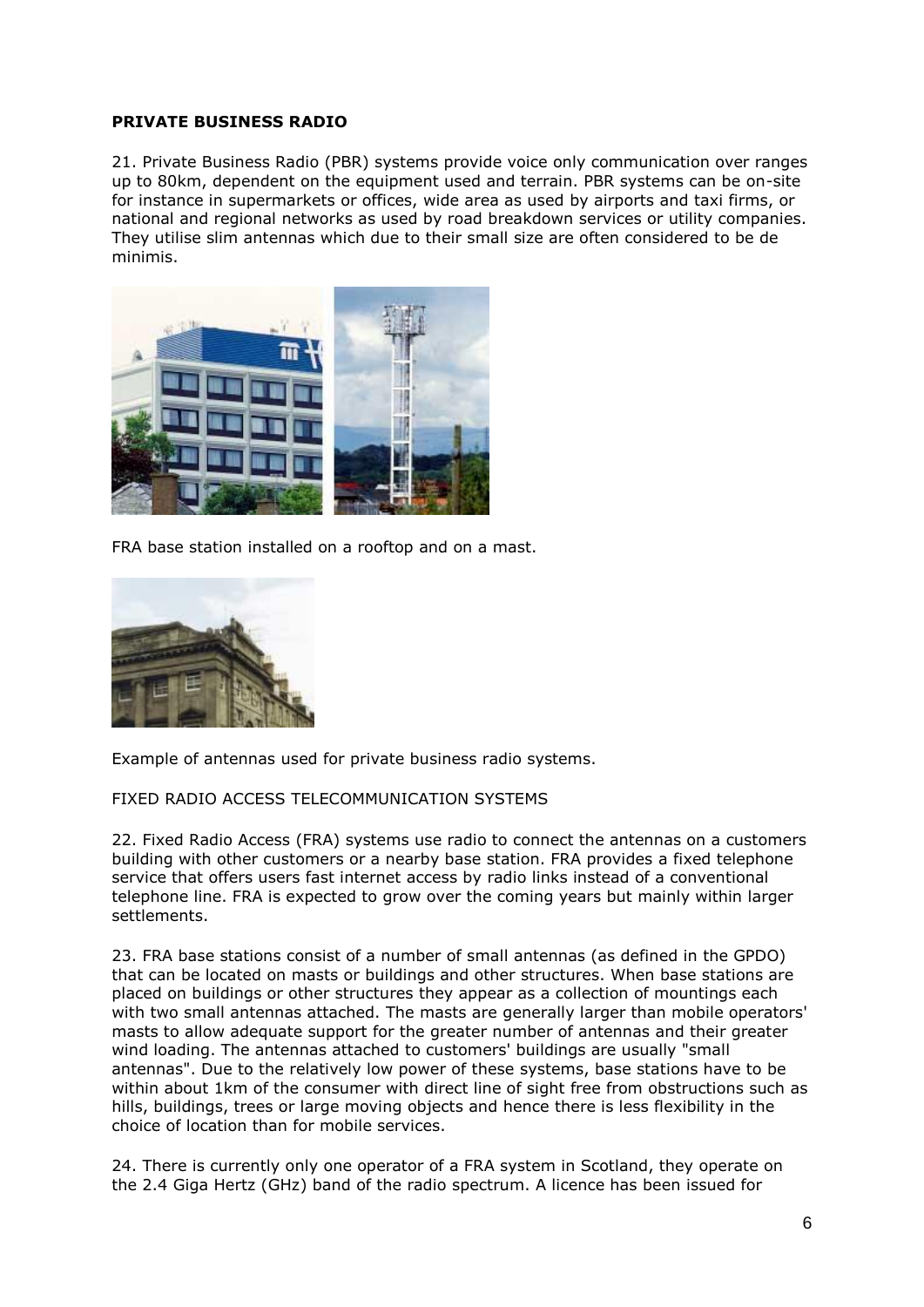another operator of a FRA system at 28GHz. There will be further opportunities for companies to develop FRA services when licences are offered for spectrum at 3.4 GHz, 10 GHz and 40 GHz. Further information on FRA is provided in **Annex A**.



Dish antennas provide the backbone infrastructure for radio telecommunications and broadcasting operations.



Small antenna on a building.

## OTHER RADIO TELECOMMUNICATION SYSTEMS

25. The long distance telecommunication networks, which provide the backbone infrastructure for telecommunications and broadcasting operators, sometimes use fixed radio links in addition to cable links. These radio links are provided by microwave dish antennas located on towers, buildings or other structures. Direct line of sight is needed and to cover long distances, or to circumvent obstacles, intermediate repeater radio stations are occasionally necessary. Broadcasting antennas are generally installed on large lattice masts to maximise coverage. Installation of new broadcasting equipment will be required to facilitate the change from the use of analogue to digital signals.

26. Telecommunication operators and broadcasters also use radio to communicate directly with satellites using dish antenna. These are sometimes referred to as 'satellite earth stations'. There are other systems in use including maritime, amateur and aeronautical radio systems, each with a variety of equipment.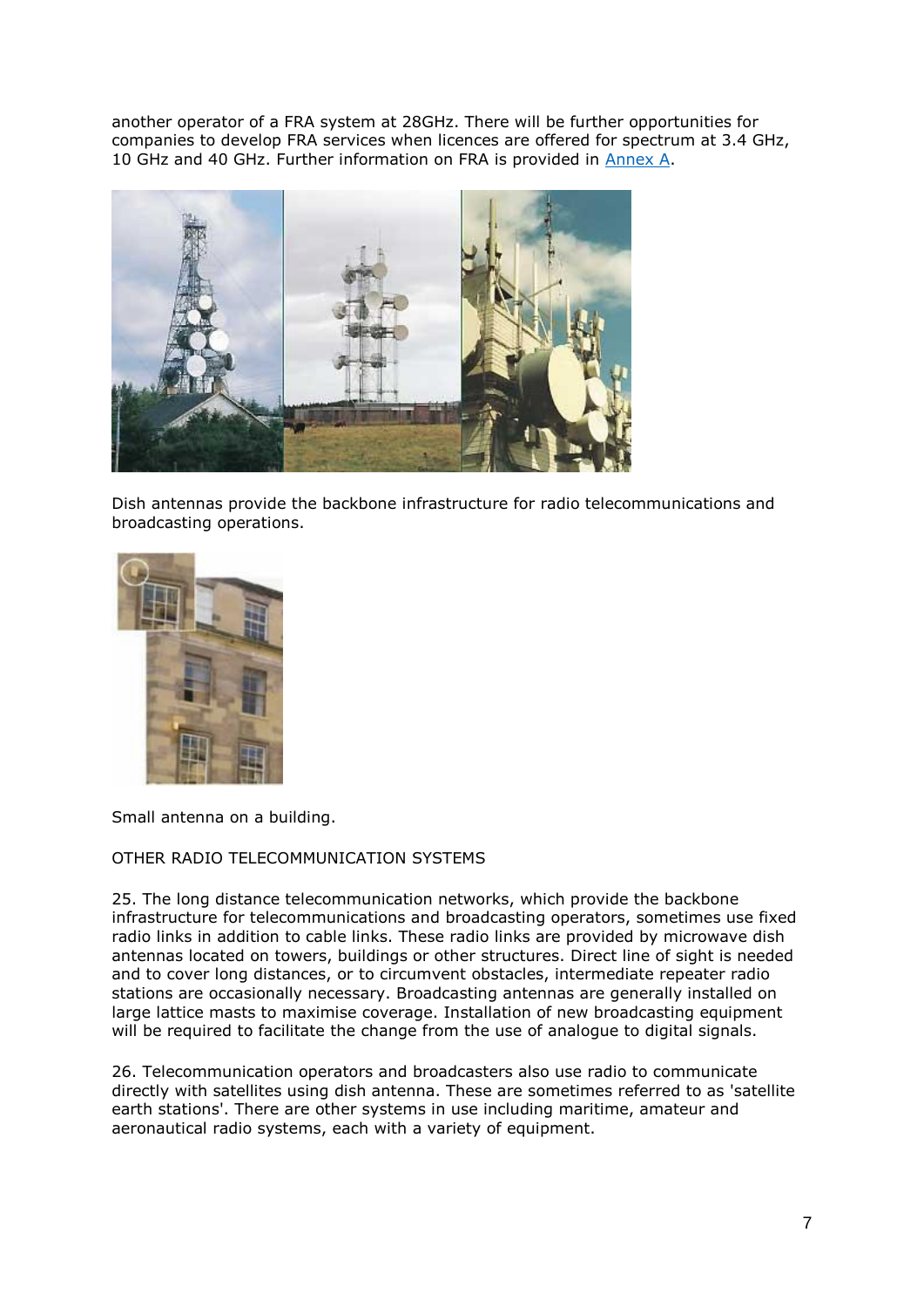### **SITE SELECTION BY MOBILE OPERATORS**

27. Site selection has two main stages. Firstly, network planning which involves consideration of the operational requirements and use of computer based radio planning tools to predict levels of signal strength and coverage from nominal sites. This should be combined with consideration of the development planning framework, landscape character and cumulative visual impact. Operators then prepare a draft plan which includes a number of theoretical locations. Planning authorities will be given the opportunity to comment on the draft before it is finalised. The network plan will subsequently be adjusted and modified in response to circumstances as the network is rolled-out.

28. The second stage is to identify individual sites. This starts with an operator identifying an area of search for a new base station including the theoretical optimum location and a radius within which an alternative proposal may be acceptable. An acquisition consultant is appointed and siting parameters are usually discussed further with a planning consultant and radio coverage engineer. The planning consultant should examine relevant development plan policy and may seek initial comment on siting and design issues from the planning authority. The acquisition agent will visit the search area and identify an average of three potential options which best meet the coverage requirements, taking into account the planning advice as well as other considerations such as power supply, access and construction costs. The potential options may be shown to the planning authority who may comment and indicate their preference.

29. The acquisition agent reports to the operator who considers the options with regard to speed and cost of development and the likelihood of securing planning permission. This consideration also involves how links to other parts of the network can be provided.

30. Once the operator's favoured option has been selected a site visit is made by the radio coverage engineer, planning consultant, engineering design consultant and construction manager. In some instances it may be appropriate for a planning officer to be present at the site visit. Each professional will assess the site from their own perspective and agree whether it will fulfil requirements. The planning authority should then be approached to seek their detailed views on the proposal. The operator will then proceed with site acquisition and submission of a planning application or notification if it is permitted development. Operators may wish to consult planning authorities even if all the alternative options are permitted development. [Annex F](http://www.gov.scot/Publications/2001/09/pan62/pan62-#a4) identifies the main stages, though this can be a complicated process which may not proceed linearly. In practice consultation with the planning authority will depend on the nature of the development.

#### **Siting and Design - General Principles**

31. The NPPG on radio telecommunications emphasises that development must be undertaken in a manner that keeps the environmental impact to a minimum. The aim is that the equipment should become an accepted and unobtrusive feature of urban and rural areas. Sensitive siting and design in both urban and rural areas can reduce visual intrusion and play a part in allaying public concerns.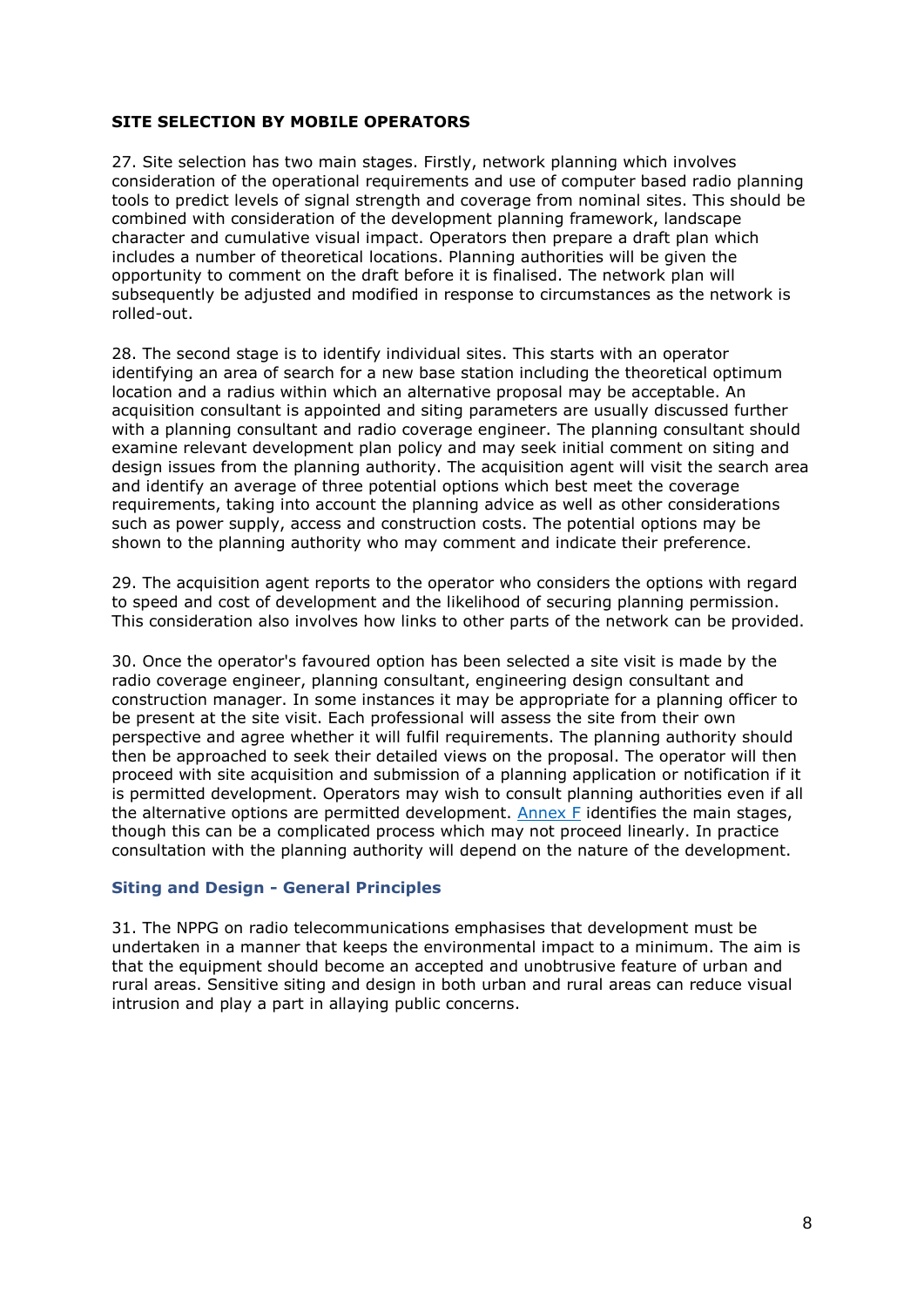

Mast design which minimises contrast with the surrounding urban landscape.



Contrast minimised by painting the antenna to match the brickelevation.

### MINIMISING CONTRAST

32. The fundamental principle in siting and designing equipment is to minimise the contrast between the equipment and its surroundings. There are two components to this:

- minimising contrast between equipment and people's expectations of a particular scene - for example a lattice mast generally fits expectations about industrial landscapes, and dark green antennas on a wooden pole at the edge of a rural road are most likely to fit expectations about rural landscapes.
- minimising contrast between equipment and its immediate setting or background - for example fitting antennas to an electricity pylon or painting antennas to match the façade of a building.

33. The visual impact of equipment depends on how it is seen, both in terms of the image it conveys and its composition. In order to minimise contrast operators should:

- select a shape and material appropriate to the character of the area;
- keep the shape simple with clean lines, and fit all the elements, such as antennas, cables and ladders within the visual envelope of the basic shape;
- develop a composition where the properties seem in proportion and balanced, for example masts that taper to the top are usually more acceptable;
- minimise the number of separate visual elements in a base station; and
- use regularity, order and symmetry in positioning equipment.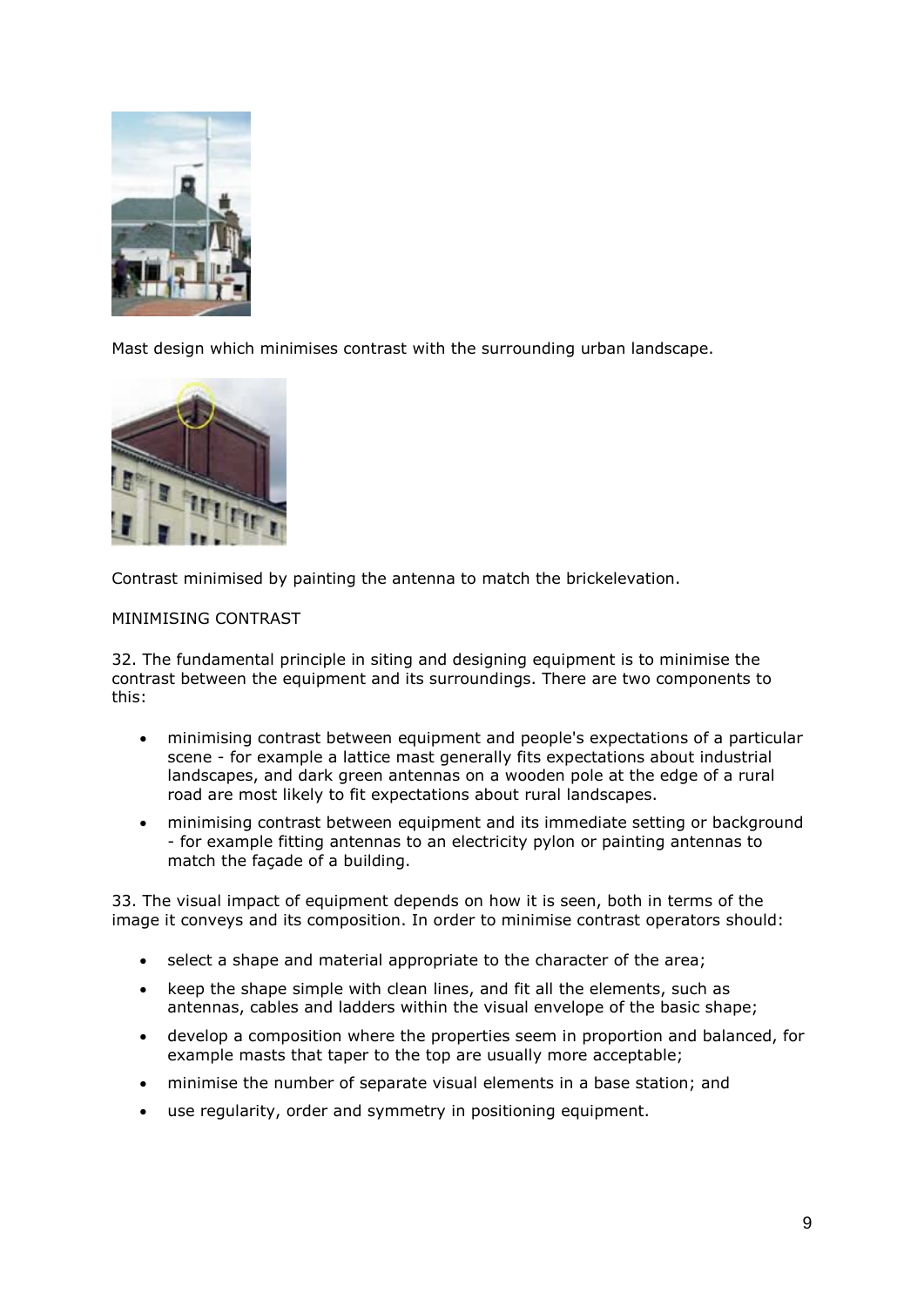### **THE SERIES OF OPTIONS**

34. In selecting the site and design which minimises contrast operators and planning authorities will find it helpful to consider the series of options. The option with the least impact will vary according to site conditions, technical constraints, coverage and capacity requirements and landscape character. The series of options is therefore a guide or checklist rather than a sequence to be rigidly followed. The options are:

- installing small scale equipment;
- concealing or disquising equipment:
- mast sharing:
- site sharing;
- installing on existing buildings or other structures; and
- erecting a new ground based mast.

35. In considering the options operators and planning authorities must have regard to the cumulative effects when two or more masts are intervisible (i.e. simultaneously visible), but also when several base stations are seen in succession as people pass through an area. They also need to think beyond individual proposals and consider how future telecommunication equipment will be integrated into the landscape because one mast on a site may be acceptable but the cumulative effect of two or three might not.

### **Small Scale Equipment**

36. Small scale microcell antennas are increasingly being used by operators to provide increased capacity in urban areas and other locations of high mobile phone usage. They are normally considered as de minimis. De minimis installations in our urban environment, such as conventional television aerials and their mountings, have become an accepted element of the urban environment and in most cases go unnoticed. Small scale antennas can be integrated into street furniture, CCTV equipment or placed inconspicuously on shop fronts and other building elevations.



Microcell antenna with undisguised and highly visible cable. Microcell antenna to provide increased capacity on a busy shopping street.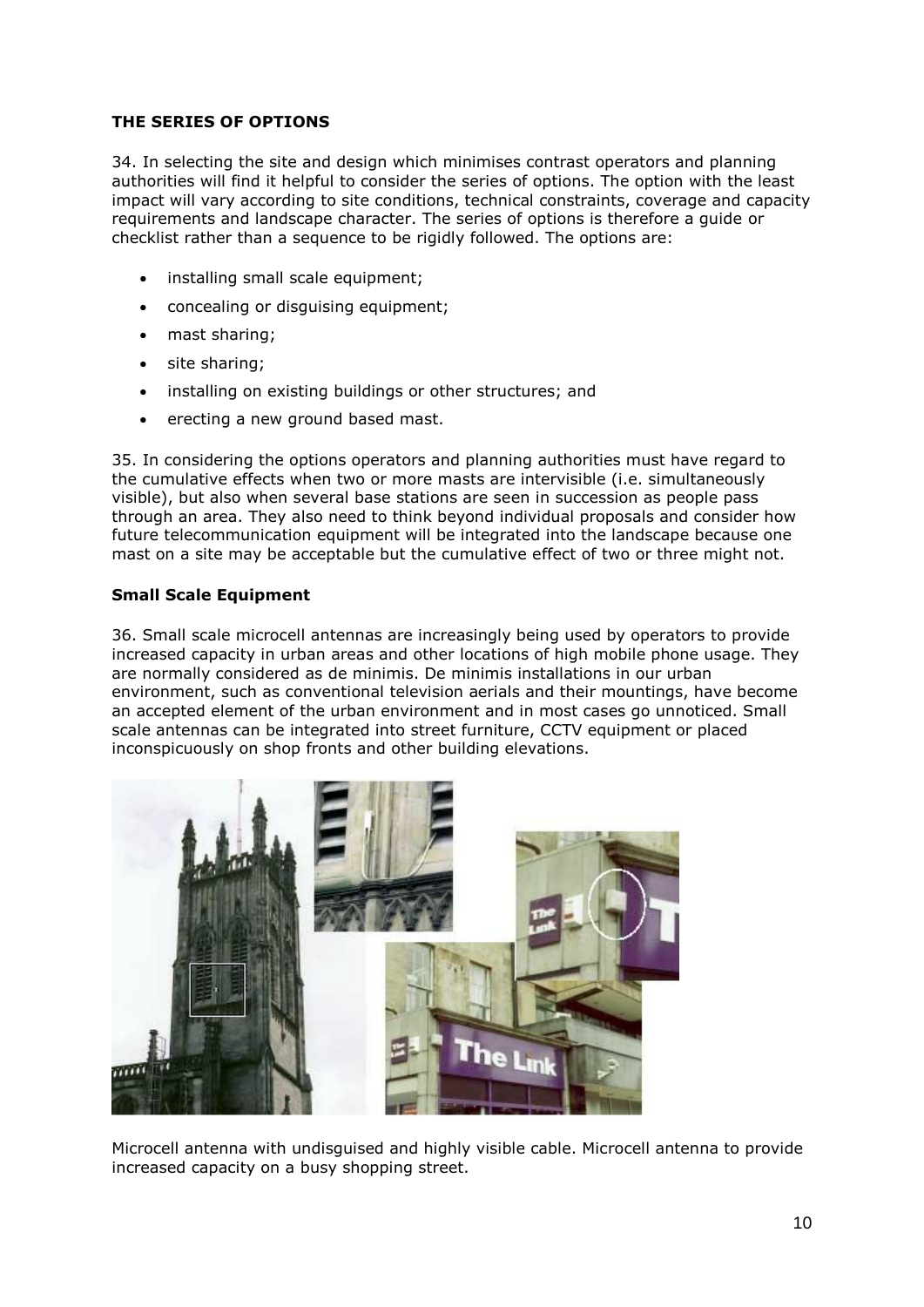37. Measures that can help to conceal small scale antenna include:

- painting them to be sympathetic to their setting;
- placing them in areas of shadow on elevations such as under eaves or plinths;
- avoiding clutter;
- avoiding positions that lie across or cut into architectural detail; and
- ensuring that cable runs are unseen whenever possible, but otherwise take advantage of architectural detail or shadow to minimise contrast.

## **Concealing and Disguising**

38. There is a range of techniques to disguise or conceal equipment and enormous scope for creative and imaginative solutions. Most radio telecommunications equipment can be painted to match its background. This can often be a cost effective means of reducing contrast.

39. Glass Reinforced Plastic (GRP) can be moulded into any shape, coloured or painted to disguise or conceal equipment. It can be designed to match the texture and colour of a building or shape of an architectural feature, such as a chimney or stone plinth. Equipment can also be installed within buildings behind GRP screening. This approach has been popular within church towers, where the existing wooden louvres are replaced with GRP. Antennas can also be incorporated into flagpoles or sculptural elements attached to buildings.

40. Antennas and other equipment can be disguised as street furniture, such as street lighting or hidden behind street signs. Such installations need to respect the townscape qualities of an area, particularly where it is of historic or architectural value. Care must be taken to avoid obstructing pedestrian movement or creating street furniture clutter.



Antennas incorporated into a flagpole attached to a rooftop parapet. Antennas concealed within a sign.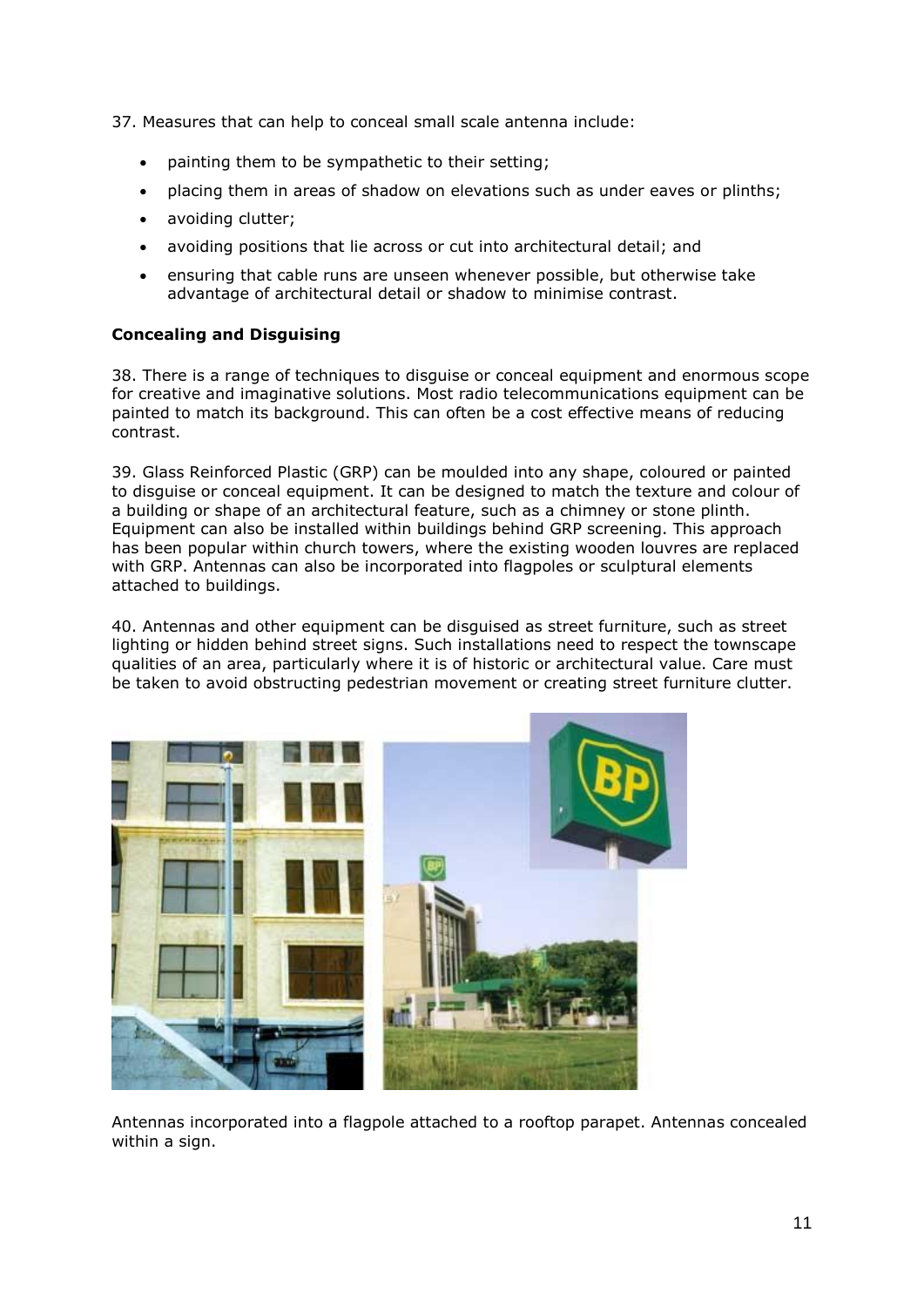

Equipment disguised as a chimney pot. Courtesy of The Undetectables.



Microcell antenna incorporated into a street sign.



Monopole mast designed to fit the street scene.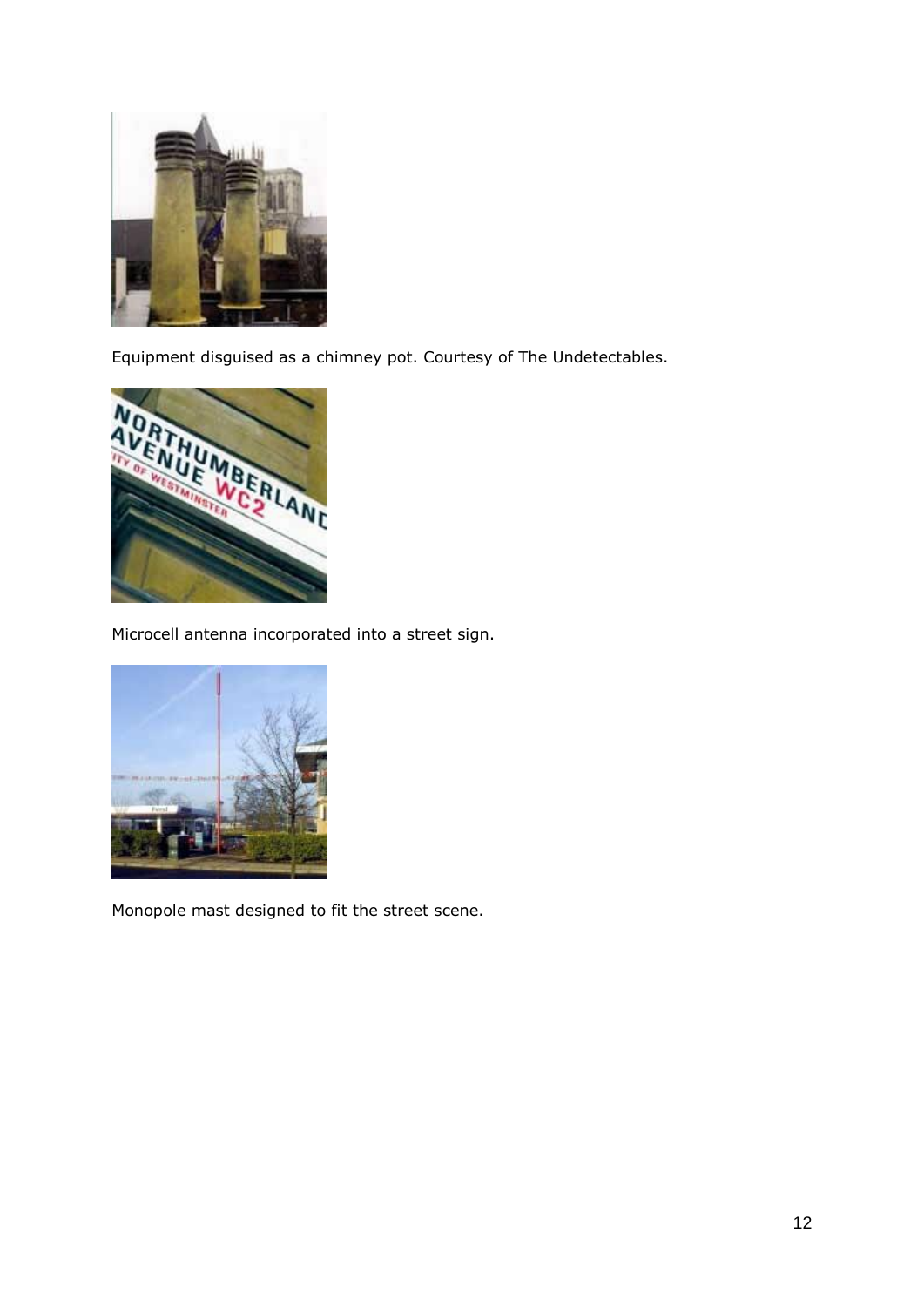

## **CASE STUDY: ST STEPHEN'S CHURCH**

St Stephen's Church in Edinburgh has eight mobile telecommunication antennas mounted behind fibreglass panels painted to match the stonework at the top of the tower and a cabin inside the tower. Before consent was granted to install the antennas replica installations were mounted on the building to allow the impact to be properly considered. This case study highlights that antennas can be accommodated on an extremely sensitive building if done with care and respect to architectural design.

41. Attaching antennas to trees is a practice already well established in some Scandinavian countries. Antennas are secured to the trees by rubber ties which prevent damage. Movement in the wind has a minimal effect on the signal quality for mobile antennas but can pose problems for dish antenna which require a stable position and direct line of sight. Antennas placed on trees and painted to blend in with the predominant background colour have minimal landscape impact. This approach can be used in rural and urban settings.



Directional antenna and feeder cable attached to a tree.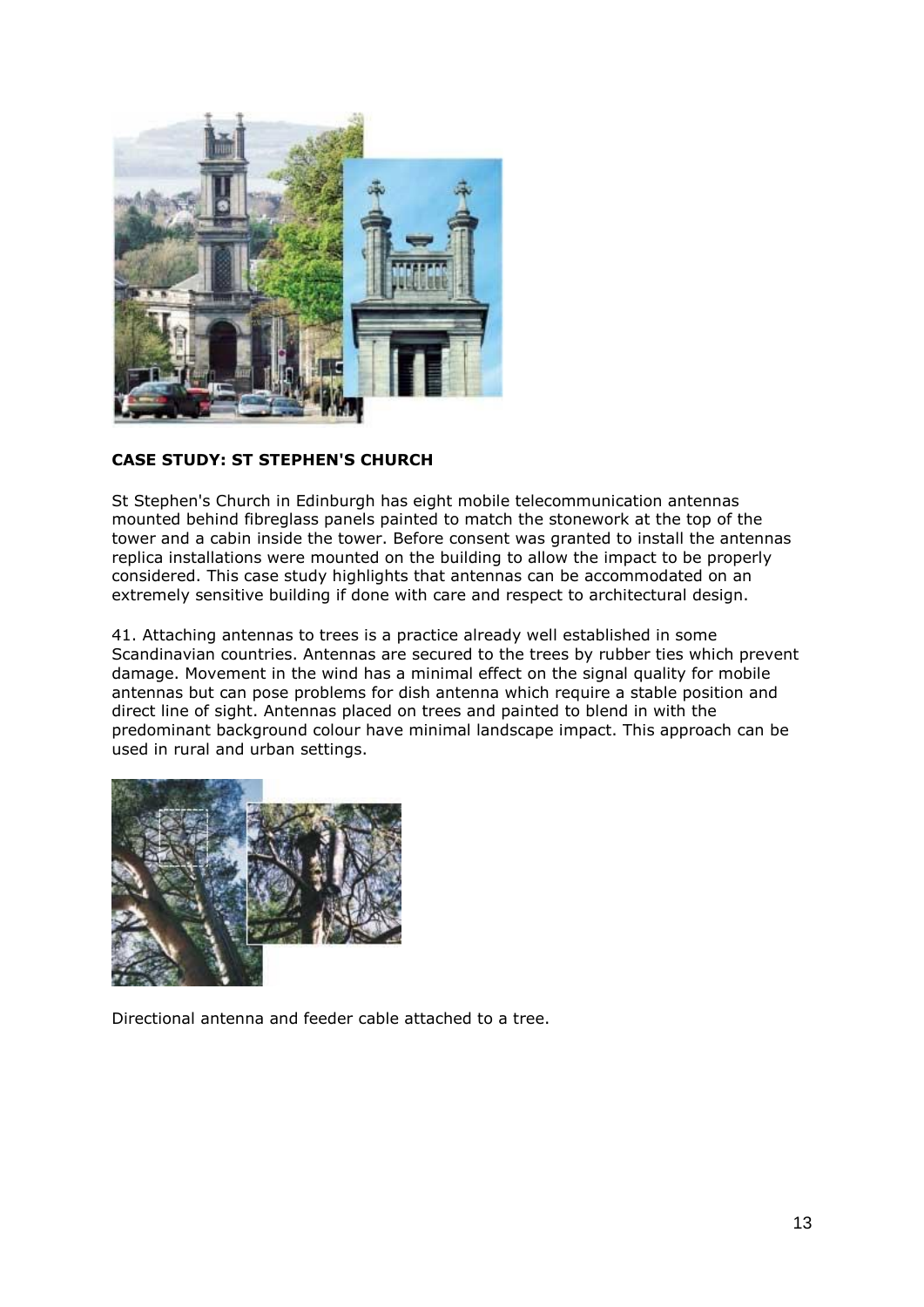

Various designs for masts disguised as trees are available. These are most effective when sited within groups of trees.

42. There are a number of mast designs that attempt to look like trees. They can however appear incongruous if poorly sited or designed. They are less likely to contrast with the landscape if they:

- replicate a type of tree common in the area;
- are sited within or next to a group of real trees;
- are associated with new tree planting where no groups of trees are available, or existing planting needs supplementing; and
- the visual impact of the equipment housing and fencing is minimised.

43. Public works of art have been commissioned which incorporate antennas or complete radio base stations. They can enhance the landscape and strengthen the identity of a place. Possible locations for public art are:

- in squares and plazas;
- alongside major transport routes;
- at transport intersections, such as roundabouts; or
- to close important vistas.

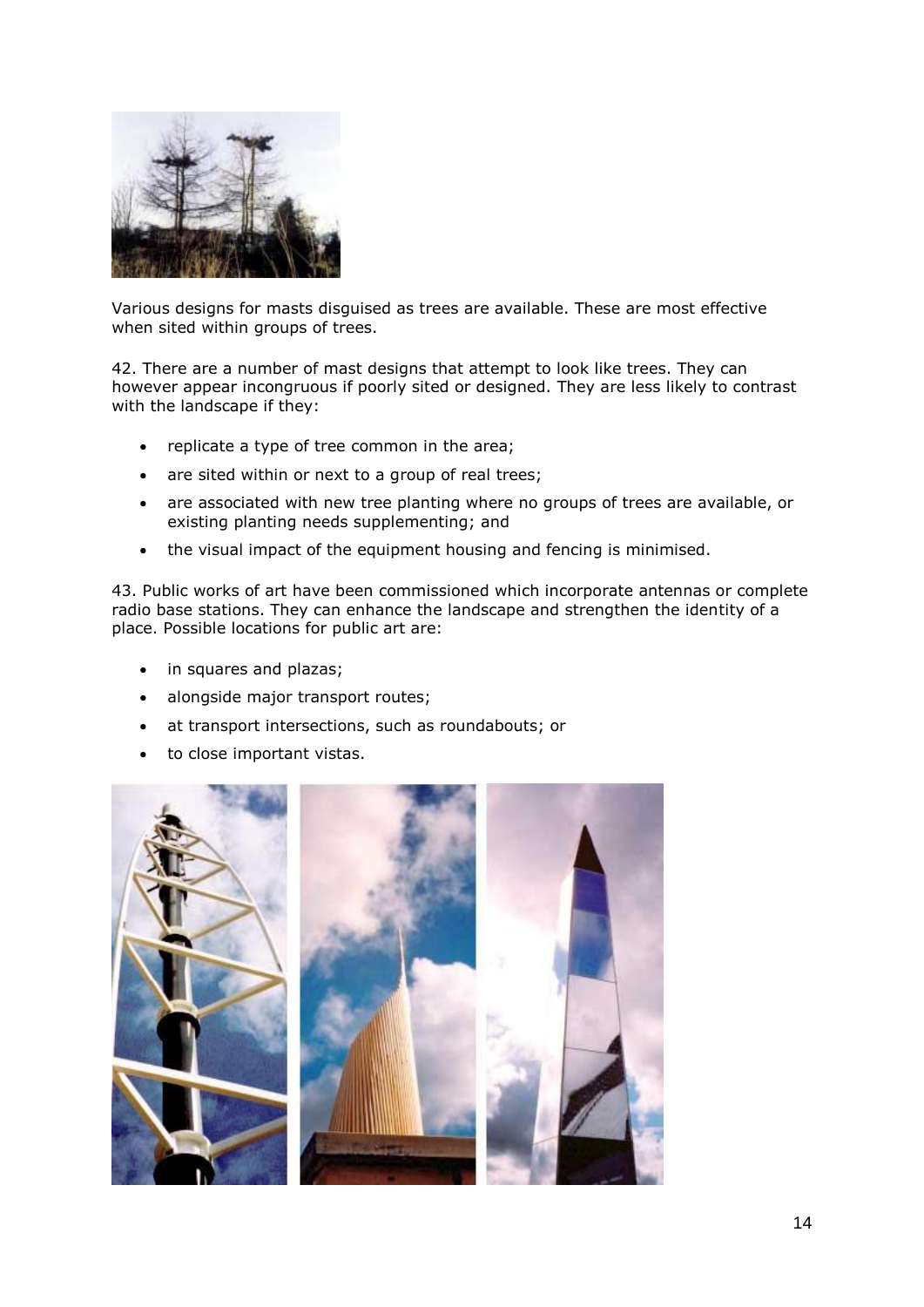## **Mast Sharing**

44. The conditions in code system operators' licences require them to explore the possibility of sharing an existing radio site. Evidence of this should accompany planning applications. Mast sharing will often enable quicker and cheaper installation and in some cases the additional equipment will be permitted development.

45. In some situations adding antennas to an existing mast may have less impact than an additional mast. However, in other circumstances sharing masts can result in larger more visually intrusive installations. Smaller installations spread throughout an area may have less impact. Alternatives to mast sharing will be preferable where additional antennas would lead to undue clutter, detract from the aesthetics of the existing installation, or increase mast height to an unacceptable level.

46. The scope to mast share might be constrained because:

- existing masts would not provide suitable coverage due to their height and locations;
- there would be radio frequency interference; or
- the mast is not strong enough.

47. Radio frequency interference can be a problem when operators share a mast. An increase in mast height may resolve interference problems, although this can also increase visual impact. The vertical separation required between different operators' antennas varies. In general a minimum vertical separation of 1 metre is required, although in some instances a vertical separation of 0.5 metres is achievable. Mobile operators' antennas can usually be added to fixed radio access masts, although it is rarely possible for fixed radio access antennas to share other operators' masts because they require a stronger supporting structure.

48. In some circumstances radio frequency interference can be overcome by interference reduction techniques such as filtering, the use of circulators, improving site earthing, shielding and similar practices. Planning authorities can consult a telecommunications engineer, with experience in radio frequency compatibility engineering, who can analyse potential radio frequency interference and give advice on ways to overcome incompatibility between the different equipment.



Mast sharing sometimes has less impact than an additional mast.

49. Where the existing mast is not strong enough to share it can be strengthened or replaced, although this may lead to a more sizeable structure. In this situation a planning authority will have to decide whether the increase in size is preferable to an additional site.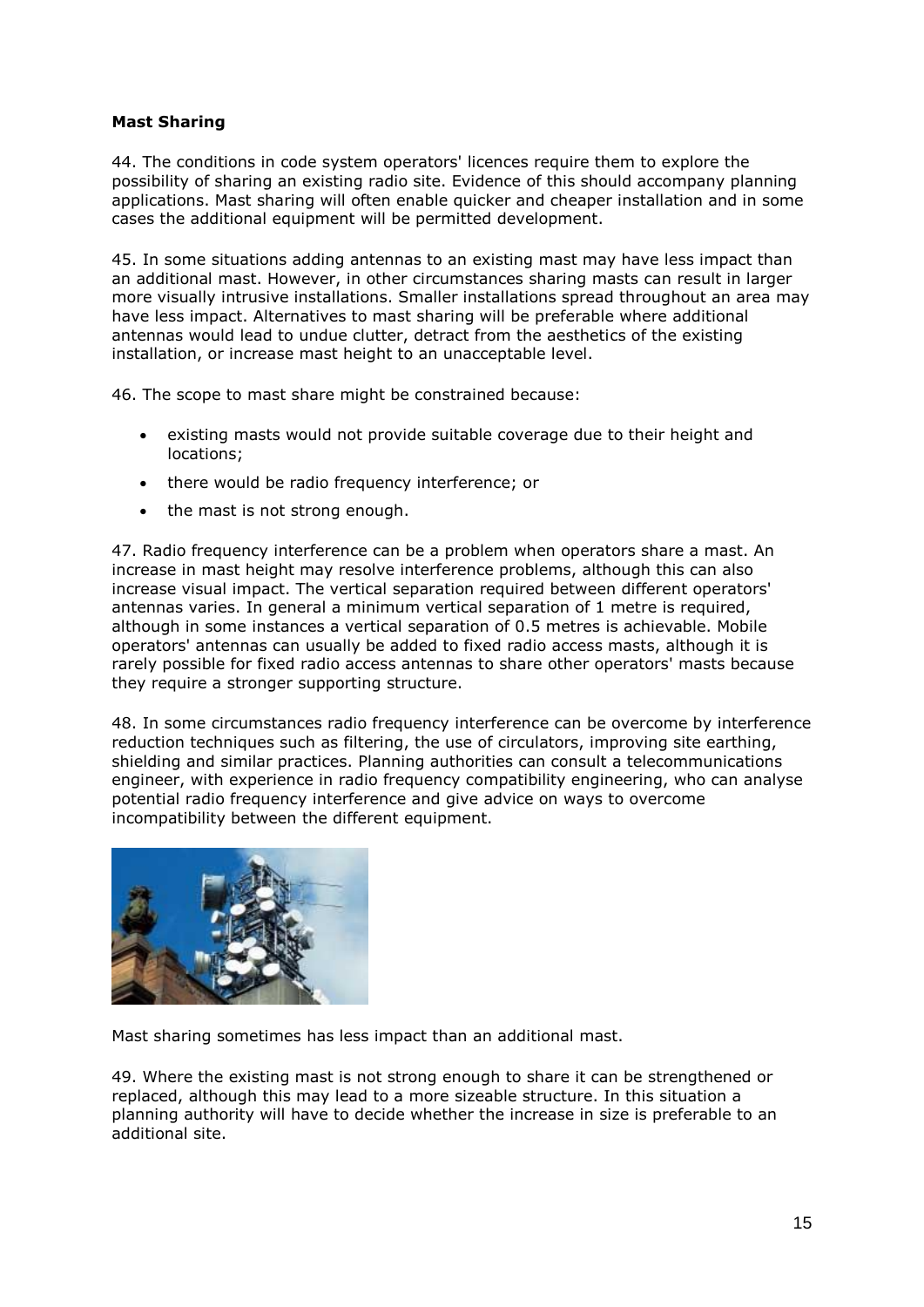50. Operators will want to explore the various ways of overcoming these constraints before submitting a planning application. If this has not been done the planning authority may ask for further information.

51. In some cases an existing operator might not wish to share for commercial reasons. The Secretary of State for Trade and Industry and the Director General of Telecommunications (DGT) are required, where a public telecommunications operator has been granted code system powers, to encourage the sharing of facilities or properties. The DGT can intervene to resolve disputes over co-location and facility sharing. The DGT considers disputes relating to facility and site sharing on a case by case basis, and if they conclude that site sharing is technically feasible or is being refused for reasons other than third party property rights, they are obliged to take positive steps to encourage sharing.

52. Operators and planning authorities need to consider whether a mast should have the potential for future sharing, and if so satisfy themselves that it can accommodate additional equipment. A planning authority may attach a condition to planning consent requiring that a mast is available for sharing (see  $\Delta$ nnex G).



Typical shared mast found throughout the Highlands. There are four omni-directional antennas, two for each operator and a microwave dish antenna.

## **Site Sharing**

53. Site sharing involves a new installation being located in close proximity to an existing one. The five main mobile operators have made a commitment to speed up and increase site sharing, where appropriate (see  $\frac{\text{Annex}}{\text{E}}$ ). The concentration of installations on one site reduces proliferation but increases the contrast and the impact at that location. One mast of good design may go relatively unnoticed but a number of masts could draw the eye and provide a prominent focus. Site sharing will appear more visually acceptable if the masts and other base station elements - equipment housing, power supply, access tracks and fencing - appear as a single group.



Shared site in central Glasgow.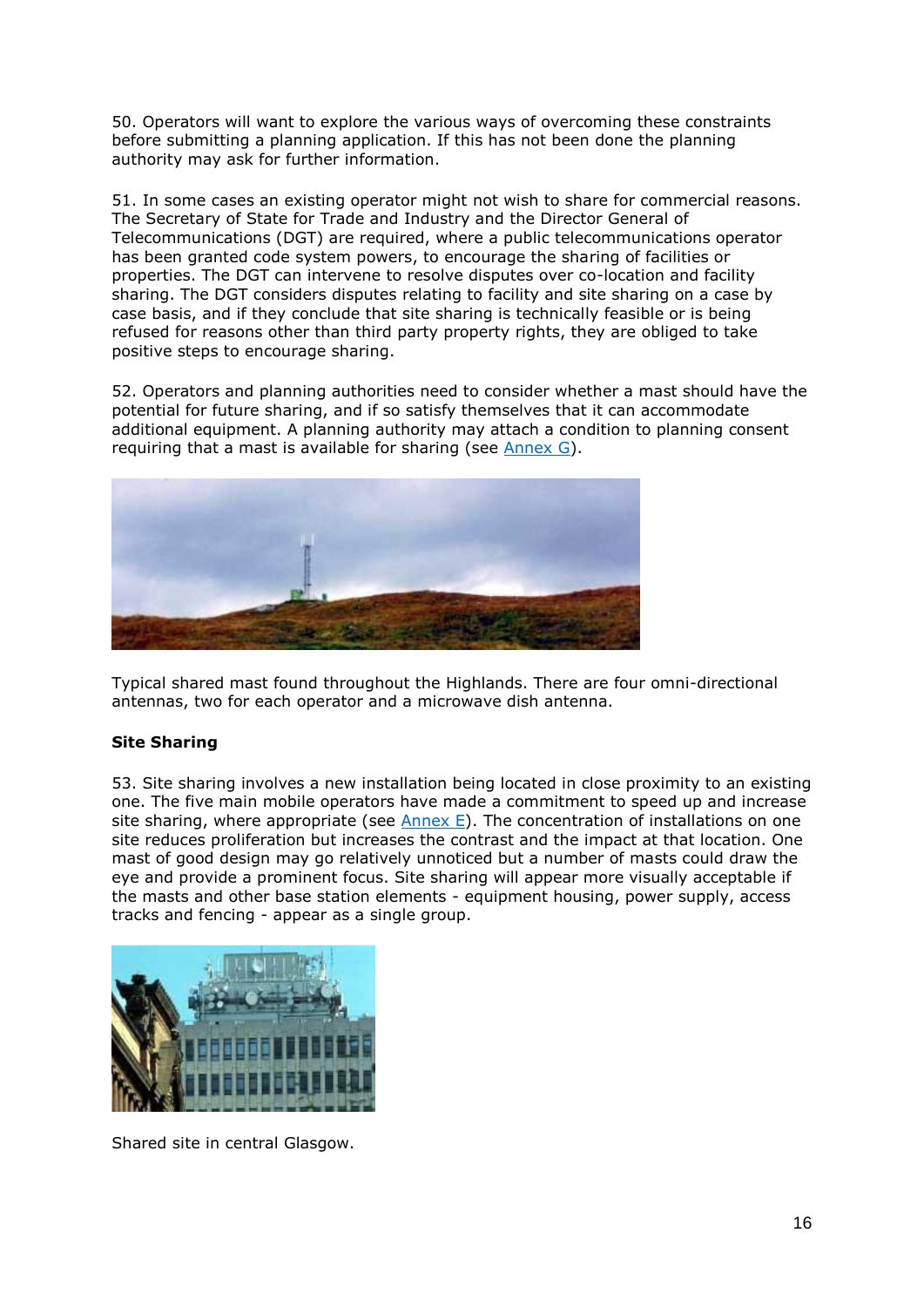

Two lattice masts sharing a greenfield site.



Siting equipment on a gasometer and water tower.

54. When deciding whether site sharing is preferable to dispersal of masts, planning authorities and operators need to consider the area's character. Landscape and visual assessment techniques may help in deciding which approach minimises the landscape and visual impact (see [paragraph 113\)](http://www.gov.scot/Publications/2001/09/pan62/pan62-#a7).

## **Installations on Existing Buildings and Other Structures**

55. A wide range of buildings and other structures can be used for siting equipment. These may include:

- office blocks,
- churches,
- granaries,
- chimneys,
- water towers,
- gasometers,
- floodlighting towers,
- electricity pylons, and
- agricultural silos.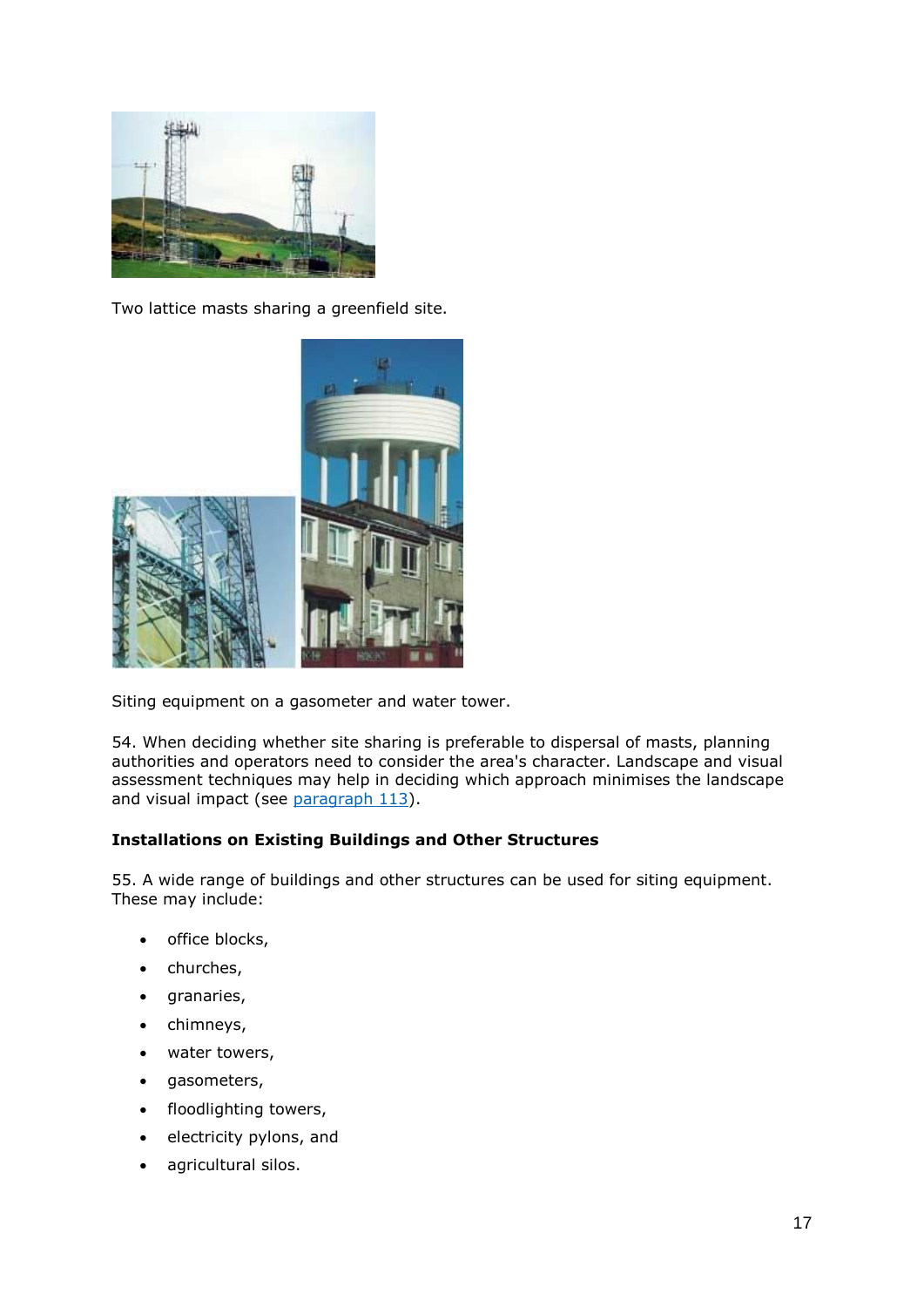56. The architectural style and materials used in a building or other structure will help influence the siting and design of equipment. Buildings or other structures of historic or architectural value will usually only be capable of accepting the installation of equipment where it can be disguised or concealed. There may however be instances where no installation is acceptable. Modern buildings, or buildings that already have telecommunications equipment sited on them, may be more suited to accepting new equipment. Architects, urban designers or specialist telecommunication design companies can provide advice.



**CASE STUDY: ELECTRICITY PYLONS**

Most operators have agreements with electrcity companies to use pylons as support structures and this is generally an excellent solution. A separate power supply is required because the pylons carry electricity at very high levels far beyond that required. Operators also have to obtain legal access as the electricity companies generally do not own the land. There may be health and safety issues to resolve before a pylon can be used.

57. The aim is that equipment on a building or other structure should:

- be coloured to match the background;
- be in proportion to the size of the building or structure;
- relate to the architectural form;
- have minimal impact on the roof line:
- respect important views or skylines; and
- avoid a visually damaging cumulative effect.

58. Placing equipment below a roofline or against existing rooftop structures, such as a plant room, and painting it a matching colour often minimises the visual impact and protects the building's silhouette. These positions may not provide exactly the same level of radio coverage as a position above the roofline but there are often technical solutions available to overcome gaps, such as altering the antenna mounting position or installing more microcell antennas.

59. Positioning equipment in a group with symmetrical order will help achieve a balanced composition. This may not be possible in all cases due to technical reasons, but encouraging this rather than scattering equipment across a rooftop will help the various elements appear as a single feature.

60. The use of existing buildings and other structures may be constrained by structural limits. Many were not designed to take the additional weight and wind loading of radio telecommunication equipment. Checking that the loading capacity can hold the proposed installation is a matter for the operator and the building control authority. Planning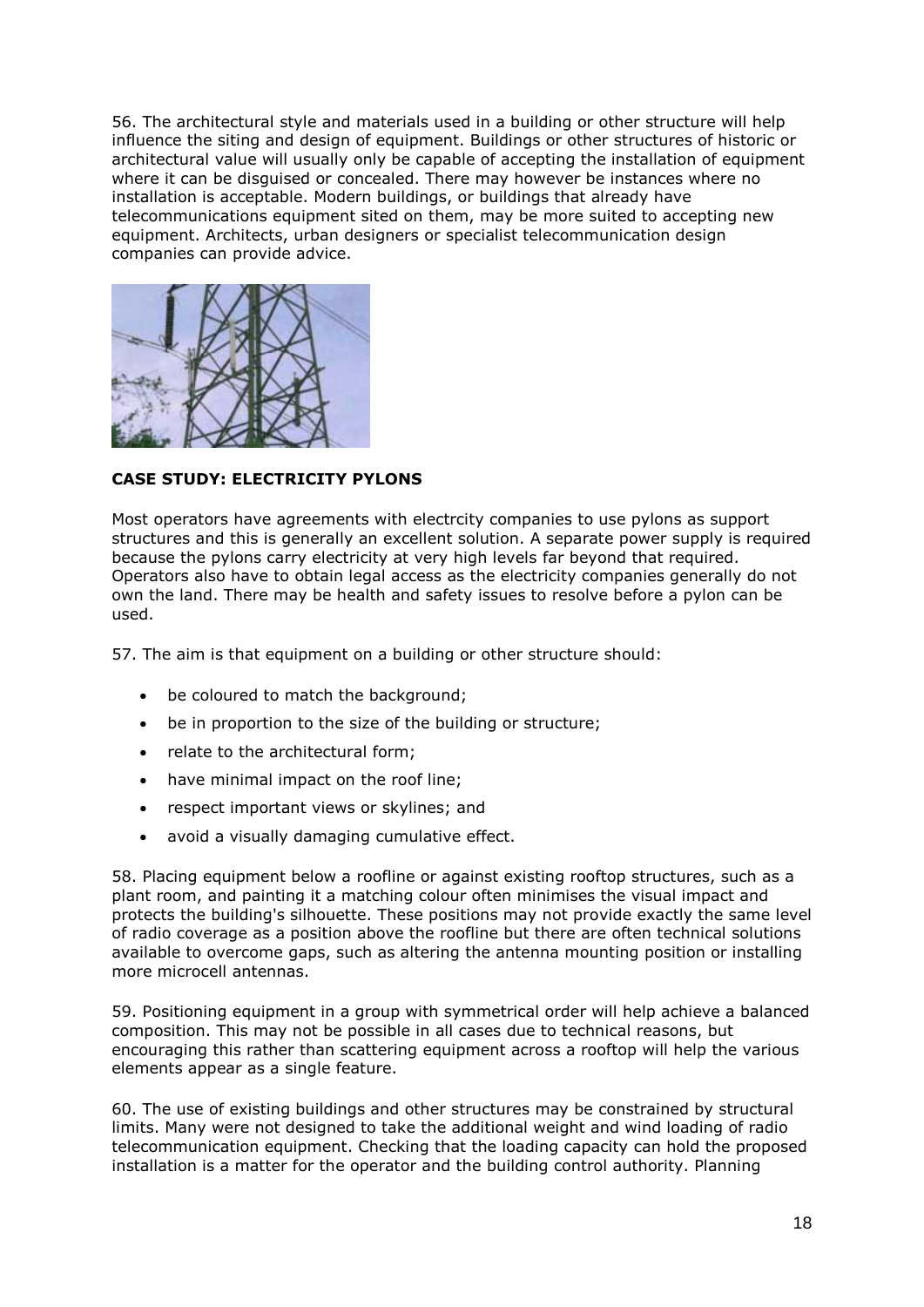authorities should however be aware that load bearing levels may constrain the siting options available to operators.



A building's silhouette can be protected through mounting equipment on the side instead of sporadically across the rooftop. This can achieve a composition that respects the building's design.

61. The siting of equipment on rooftops may be influenced by the need to provide an adequate exclusion zone (see [Annex B\)](http://www.gov.scot/Publications/2001/09/pan62/pan62-#a8) and ensure the installation complies with the public exposure guidelines of the International Commission on Non-Ionizing Radiation Protection (ICNIRP).



Poor composition as the equipment is scattered across the rooftop. The various elements have no relationship to each other and results in visual confusion. Balanced composition through grouping equipment. The various elements appear as a single feature. Balanced composition through symmetry. The various elements appear as a single feature.

62. NPPG19 states that for appropriate new buildings and structures (particularly larger developments), planning authorities should encourage designs which allow new telecommunications infrastructure to be installed within them and on them with minimum environmental impact. This may include designing space for antenna below parapet height, allocating space within a rooftop plant room or using radio frequency transparent materials, such as GRP, which allows the antenna to be located behind the façade of a building. There may also be opportunities to incorporate telecommunications equipment sensitively into new transportation schemes, for instance by mounting equipment on structures such as bridges, signs and lamposts. The aim is to make the equipment appear as an integral part of the building or other structure.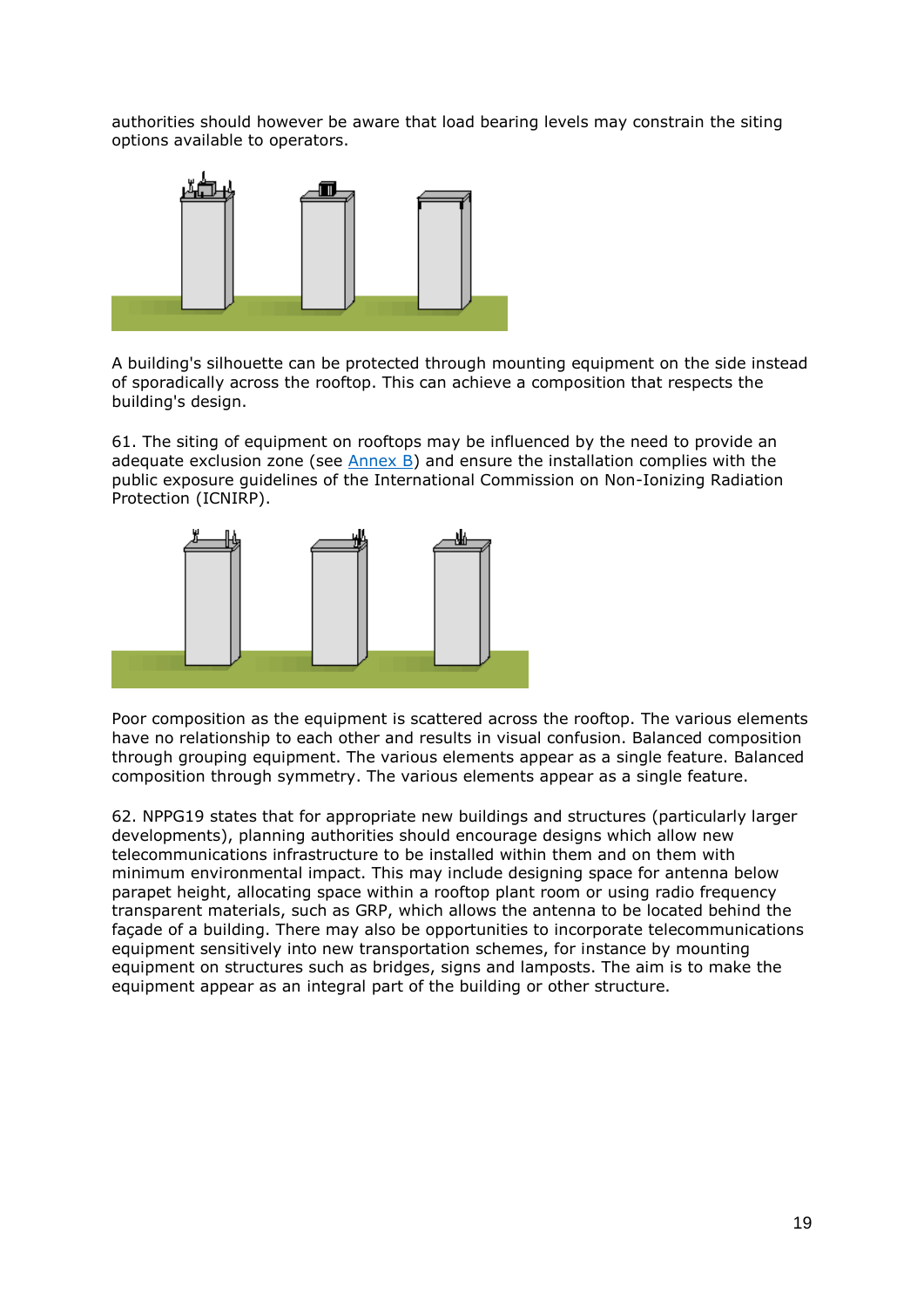

Visual clutter caused by equipment scattered across rooftop.



Equipment and antenna housing designed to appear as an integral part of the building.



White ground based mast which contrasts with the woodland

## **Ground Based Masts**

63. A ground based mast is the last option in the series, though that does not mean it will not be the best solution in many situations. The design of a mast should follow the principles outlined in [paragraphs 32-33.](http://www.gov.scot/Publications/2001/09/pan62/pan62-#a9)

64. Contrast is likely to be minimised in locations that already contain engineered forms and structures. For example industrial and commercial areas or major road junctions where lamposts, traffic lights and road signs are present.

65. Locating a mast within an existing group of trees and/or planting new trees and shrubs can help integrate it into the landscape. Different degrees of natural screening can apply in summer and winter. New planting will not however be appropriate in all landscapes. It may need to be extensive in some landscapes to avoid appearing as an isolated block that emphasises the mast. On some exposed sites where there are no trees and screen planting is impractical, consideration should be given to disguising the equipment or using other landscape features to help conceal it.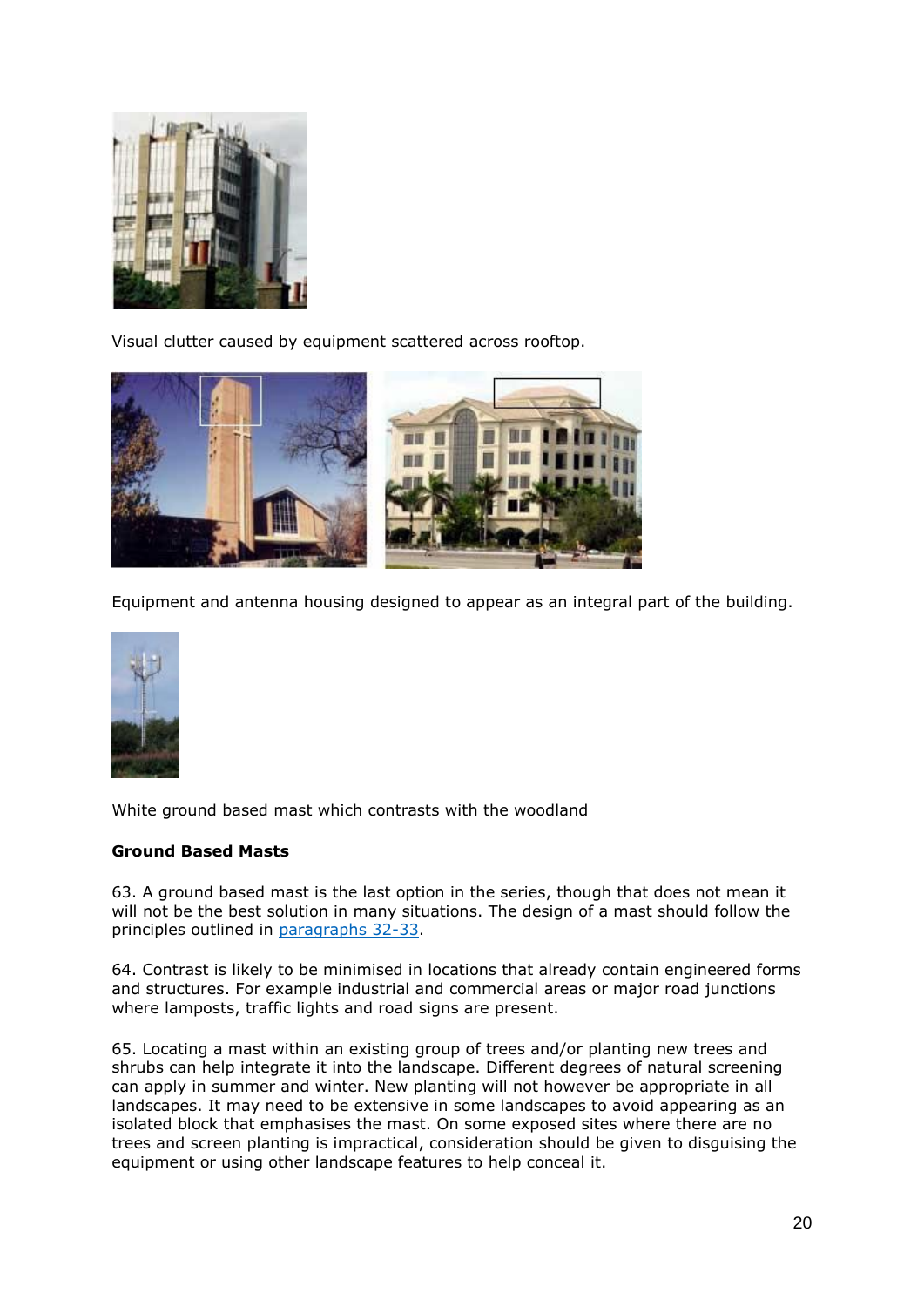66. Complex structures or unnatural shapes in the landscape tend to draw the eye. A simple mast that minimises the amount of visual information will generally be perceived as more acceptable. Slim-line monopoles appear as simple well proportioned installations and are often a good solution. They are generally not suitable for sharing and their overall simplicity and balanced proportion may be lost by installing additional antennas. To support a number of antenna systems a larger mast is usually required.

67. On open exposed sites, where masts will be silhouetted against the sky, they are often best left unpainted in a galvanised finish or painted an appropriate colour such as a non-reflective pale grey. Where there is a backcloth of ground or trees, dark matt green or brown is usually the most appropriate colour.



Lattice mast screened by woodland. Monopole mast painted green with two omnidirectional antennas. The visual impact would have been reduced further by painting the antennas.

68. In complex rural landscapes with many vertical features, dispersing masts may minimise impact. In rural landscapes devoid of vertical features concentrating masts at one point may be preferable.



Spreading masts throughout a large open landscape may extend the impact over a wider area than site or mast sharing. Spreading masts throughout a landscape with many existing landscape elements may have less of an impact than site or mast sharing.

69. A mast that breaks the skyline or is sited on a prominent ridge is generally not desirable as it creates a visual focus which draws the eye away from the natural landscape. The ever-changing light and weather which is characteristic of Scotland can also at times illuminate a metallic structure and increase its prominence. The best location in many mountainous and hilly landscapes will be on the lower valley sides. This will help provide a backcloth when viewed from the valley floor.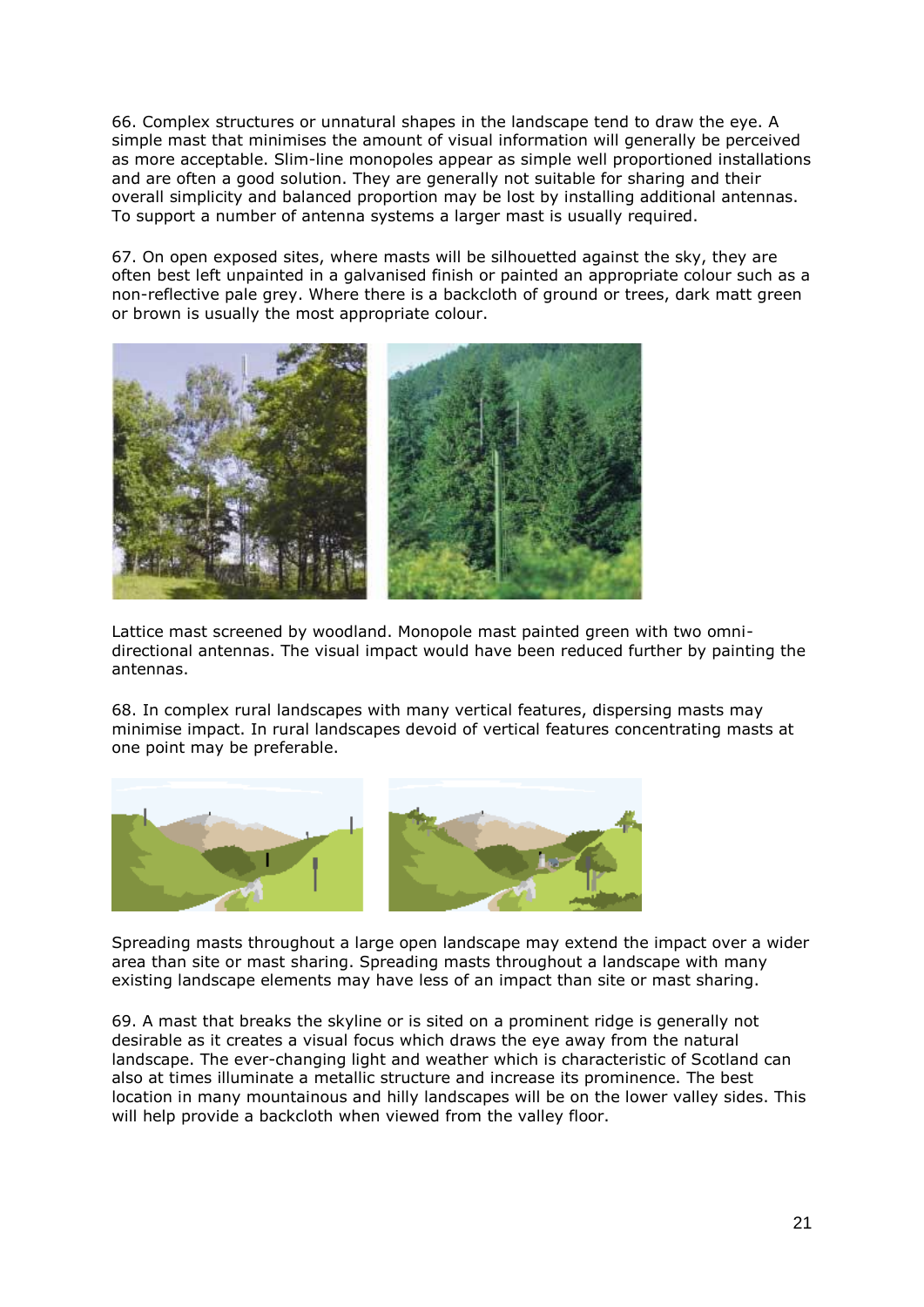

Masts in a rural area located on the valley side and painted to blend into the backcloth. Unfortunately two masts were erected rather than sharing one and construction of an access track was required.Lattice mast with three directional antennas. All equipment is painted green.

70. The edges of woodlands can be particularly suitable locations for new masts. Since plantations will ultimately be felled, new planting around the site should be provided to ensure long-term screening. Alternatively, a section of the forestry plantation surrounding the mast could be purchased and managed to retain screening.



Monopole mast with insert showing standard equipment housing.

## **OTHER BASE STATION COMPONENTS**

#### **Equipment Housing**

71. Radio telecommunications equipment housing ranges in size from a small cabinet to a purpose built hut for several operators. It can be placed within a building, underground, on the ground or on a rooftop.

72. Equipment housing for a macrocell base station can vary in volume between approximately 1 and 18 cubic metres. Equipment cabinets for microcell base stations are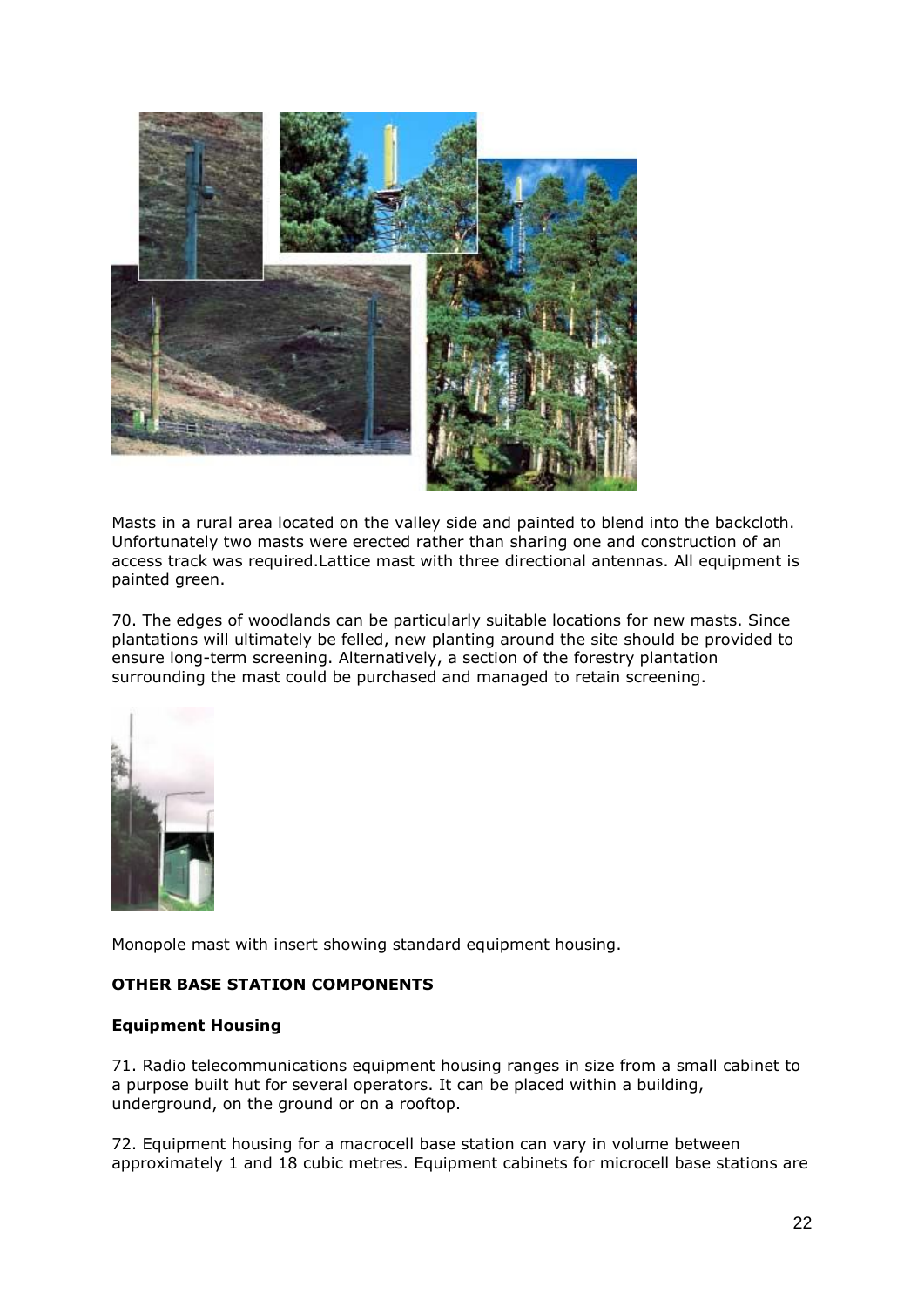usually located within adjacent buildings, or incorporated into the supporting structure, such as the base of a lampost.

73. The equipment is connected to antennas via feeder cables. Keeping antennas and equipment housing close to one another reduces signal loss. However, in some instances separating the antennas and equipment housing may enable better siting, for instance by allowing the equipment housing to be located next to an existing track. Separation distances up to 100 metres are possible although this spacing will require a larger cable diameter to reduce signal loss.

74. Equipment housing can be painted to blend in with its background, disguised as street furniture, or designed as a positive feature that complements the urban landscape. In rural areas, existing landscape features such as planting or rocky outcrops can provide screening. New planting can also help to screen equipment housing. If equipment housing is proposed in a sensitive location thought should be given to placing it partially or completely underground, or to surrounding it with a well designed earth embankment.

75. In urban areas unobtrusive locations away from principal facades, important street frontages, prominent corner locations or any significant streetscape features are preferable. A free standing small equipment cabinet may look better placed next to another item of street furniture, for example a bus shelter or telephone kiosk.

76. Additional equipment housing is usually required where operators are sharing masts or rooftop sites. Its cumulative impact needs to be considered when determining a planning application. Additional equipment housing should be well sited and match the colour of existing equipment housing. In sensitive locations it may be necessary for operators to share a single building.

## **Equipment Compounds**

77. Fencing is normally required around a mast and equipment housing. The scale of fencing required is dependent on the location. In urban areas higher fencing may be required, nonetheless its form and colour should be appropriate to the setting. In rural areas there may be no need for fencing, or a post and wire fence may suffice. Security measures should be appropriate to the circumstances.

78. The impact of an equipment compound can be minimised if the compound is not surfaced or by using natural surface materials which match the landscape character. In some cases the equipment can be attached directly to solid rock where it is exposed at surface level. Any hard surfacing should be permeable and kept to the minimum necessary.

## **Power Supply**

79. Radio telecommunications equipment requires a power supply. This should be easily achievable within an urban area. In remote locations however there may be no suitable sources nearby. Often the cheapest way to provide power to a remote location is by installing new overhead powerlines, but this will usually add to the landscape impact. In afforested areas it will require maintenance of a clear corridor. In sensitive locations it may be necessary to underground power supplies for all or part of their length, though damage to habitats or archaeological sites must be minimised. Care must be taken to ensure sensitive reinstatement of the damaged ground. Cabling has been laid directly on the ground in such locations where no members of the public will have access.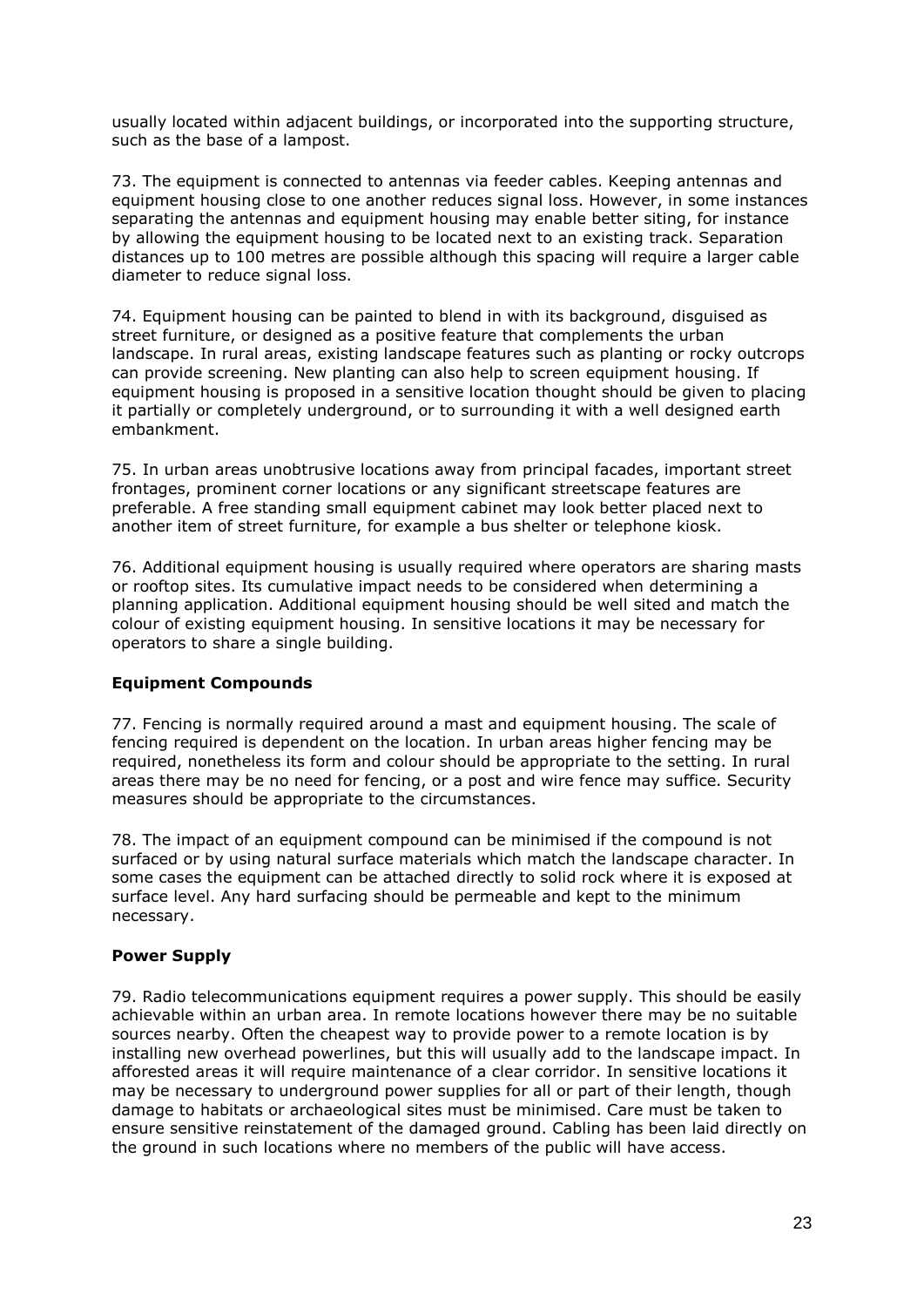80. Planning authorities should be aware that power lines are often installed by electricity suppliers exercising their own permitted development rights. In these situations NPPG 19 states that operators should specify suitable environmental standards.



Base stations can be powered by wind turbines. The base station will usually require a back-up power supply.

81. Another option in rural areas is to use a generator, though refuelling and maintenance will add to the operator's costs and where there is no access track all terrain vehicles can cause erosion. Ideally therefore a generator should be sited where it can be refuelled from an existing road or access track, and connecting by cable to the base station. Noise will also be an issue in site selection and design. See PAN 56 Planning and Noise for further information.

82. A further option is to use solar, wind or hydro energy to power the radio telecommunications equipment. Wind turbines have already been installed at a number of sites in Scotland, although at present a back-up power supply is usually required. The landscape impact of the wind turbine will have to be assessed, as will its effect on drawing attention to the presence of the base station.

## **Access Tracks**

83. Access tracks can sometimes be more visually prominent in the landscape than masts. The construction of access tracks and other less formal access arrangements can also be damaging to archaeological sites. Scotland already has an extensive network of vehicle tracks throughout rural areas, used for forestry, agriculture or recreational purposes. Locating a mast next to an existing track is preferable.

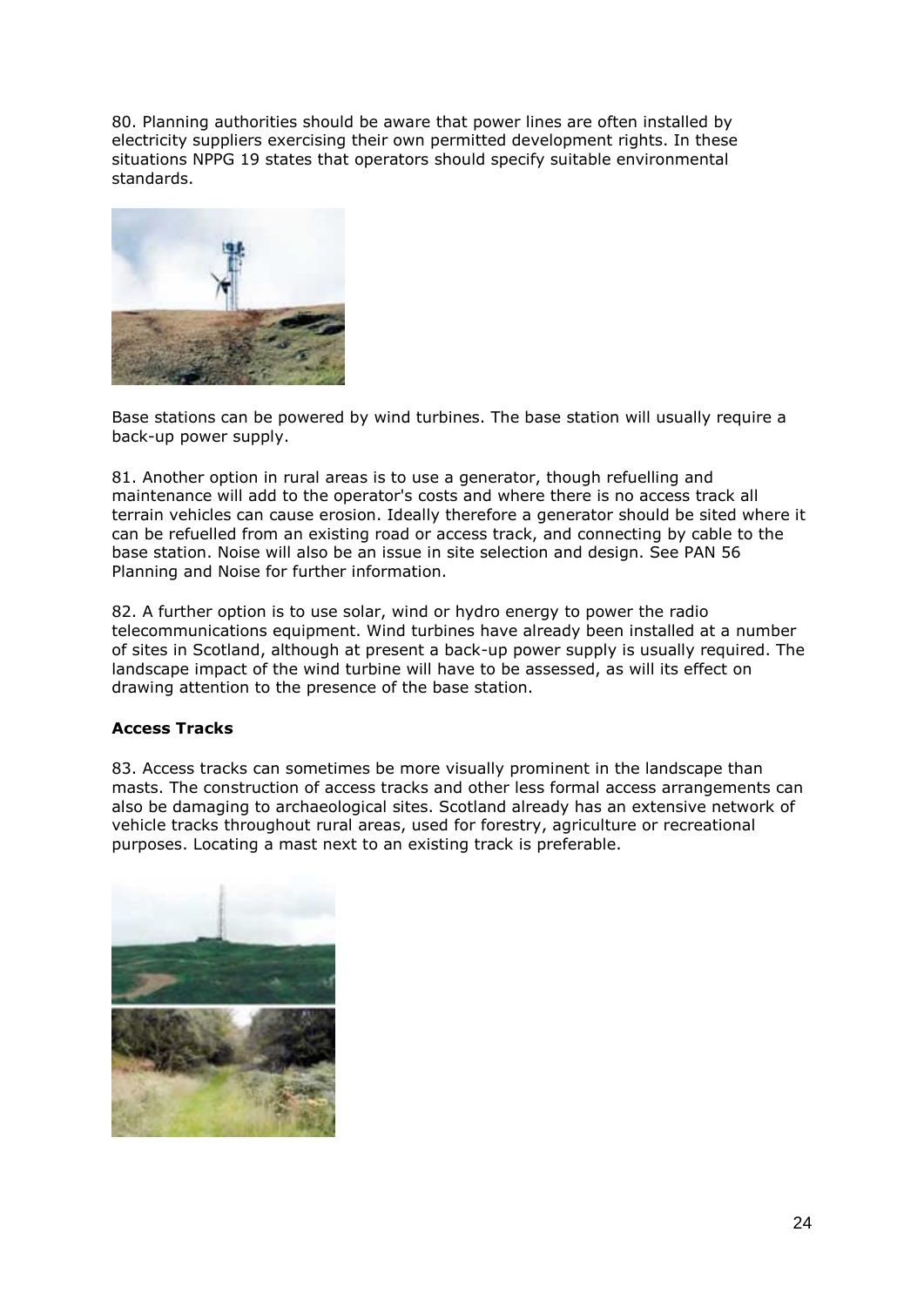### **CASE STUDY: ACCESS TRACKS**

A floating track was constructed to access the mast at Kingshouse. The floating track is formed by laying a protective membrane directly onto the ground and overlaying it with a surface material. The floating track avoided the need for excavation works on this environmentally sensitive site.

A green road was constructed to provide an access route to a mast at Tayvallich. The green road passes through a Special Area of Conservation. The green road was formed by turning the earth over and bringing the rocky subsoil to the top and allowing the surface vegetation to regenerate.

84. Lattice masts can generally be erected without an access track. Construction materials and equipment can be airlifted by helicopter and construction personnel can walk to the site or use all-terrain vehicles. The erection of a monopole mast usually requires an access track to allow a crane to lift it into position. There are a number of construction techniques including floating tracks or green roads (see case study above), which reduced the environmental impact. Furthermore, temporary access can be constructed and the track removed after construction is complete. Access for maintenance can be on foot or by all-terrain vehicles. Frequent use by all-terrain vehicles on wet or soft ground can itself lead to deep rutting and multiple tracking particularly where several operators are sharing a mast or site. It may be less visually intrusive to construct a new access track. Access tracks have a greater landscape impact at high elevations where there is a lack of natural screening and the ground takes longer to recover.

85. It may be feasible to construct a track to carry heavy vehicles during the construction stage then part-reinstate the ground to leave a narrower track suitable for small maintenance vehicles. Larger vehicles could be deterred by restricting the entry to the track, for example by a narrow gate or bollards.

86. The impact of a new access track can be reduced by:

- relating it to field boundaries and other features;
- following the boundaries of natural vegetation;
- avoiding adverse impact on sensitive archaeological sites; and
- using appropriate surface materials.

#### **REPLACEMENT AND REDUNDANT EQUIPMENT**

87. NPPG 19 states that operators should seek to ensure that replacement equipment is less visually intrusive. Operators usually erect a replacement mast adjacent to an existing mast to allow for continuous service provision until the construction is completed. Alternatively, they can erect a temporary mast while the existing mast is being replaced in the same position.

88. When equipment becomes redundant it must be removed and the site left in good order at the operator's expense. Code system operators are required to do this by the Telecommunication Act 1984, however a condition may also be attached to any planning consent. The equipment which should be removed includes all cable runs, fixings and ancillary items, and all fixing holes should be made good. Any access tracks should also be returned to an appropriate natural state.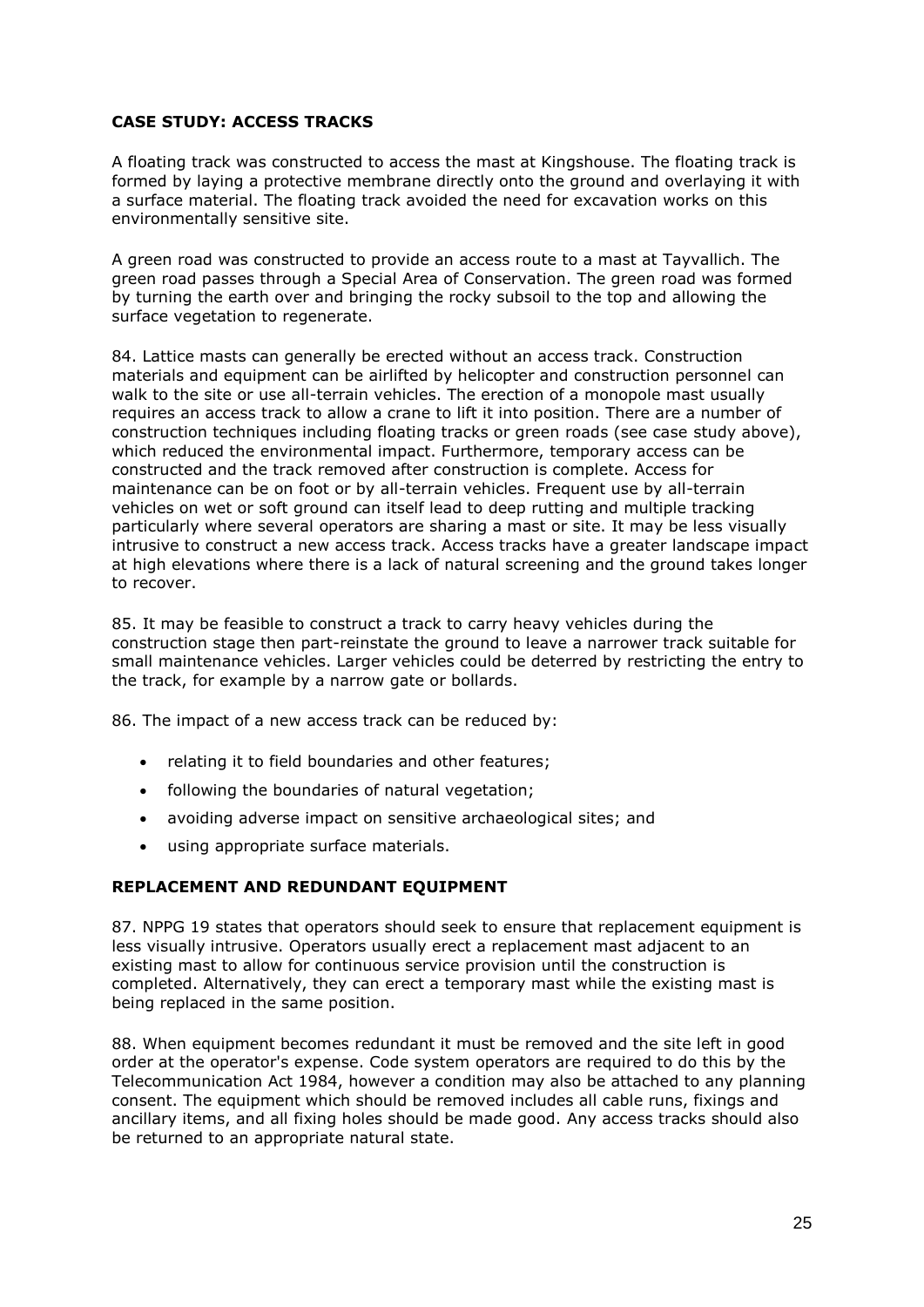### **Siting and Design - Area Guidance**

#### **URBAN AREAS**

89. Development of radio telecommunications equipment will continue to be concentrated in urban areas, where demand is greatest. Some existing installations in urban areas have visually dominated residential property, busy pedestrian areas or popular areas of open space. On the other hand, there are many examples where sensitively sited and designed installations have been achieved.

90. Many opportunities exist in urban areas to use small scale equipment, to disguise and conceal equipment and sensitively install equipment on buildings and other structures. These options are considered in the siting and design general principles section of this PAN.

91. Visually sensitive locations within urban areas where it is particularly necessary to take positive steps to disguise or conceal equipment include:

- conservation areas;
- scheduled ancient monuments and their settings;
- listed buildings and their settings; and
- recreational areas, eg public open space.

92. Areas that already have engineered forms and structures may offer the best opportunity for siting equipment. Less visually sensitive areas where the use of standard equipment may be more readily acceptable include:

- industrial areas:
- large traffic junctions;
- land adjacent to railway lines;
- landfill sites:
- wastewater treatment sites; and
- on or near electricity pylons, water towers, floodlighting towers and gasometers.



Badly sited and designed masts can detract from principal views and skylines.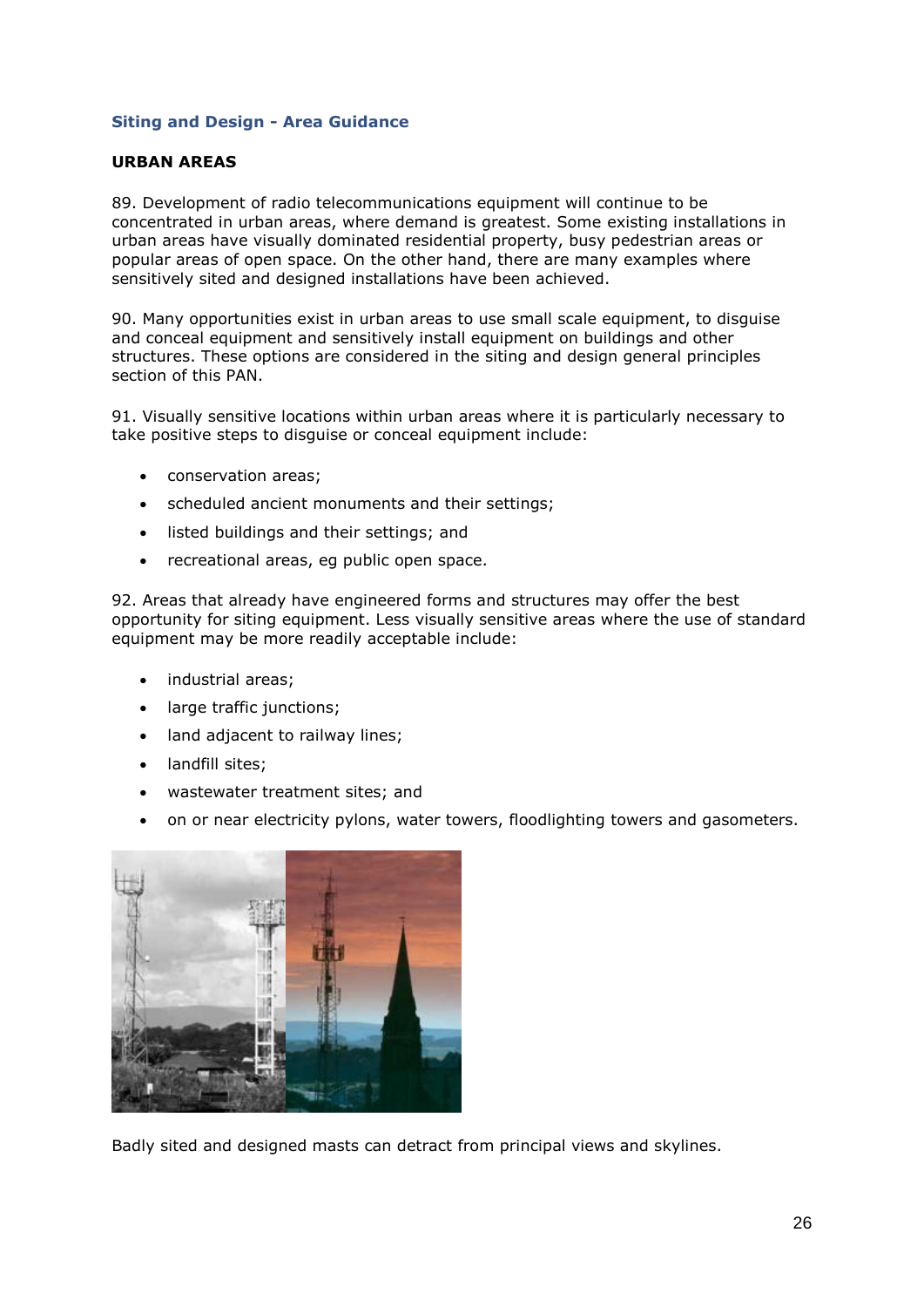## **RURAL AREAS**

93. Access to telecommunication services in rural Scotland is important for business, educational and social use. The landscape quality of rural areas can however be easily damaged by insensitive telecommunication installations. The impact is often heightened because equipment can be seen over long distances. To overcome this operators are developing creative siting and design solutions.

94. Understanding an area's landscape will help in designing sensitive proposals. Landscape Character Assessment reports are available from Scottish Natural Heritage (SNH). They cover the whole of Scotland and are a useful reference source. The reports include advice on the design and siting of new developments.



95. It is best practice to avoid prominent locations visible from visitor attractions, scenic viewpoints, or the main line of vision from a road. If unavoidable, then it is preferable that equipment is disguised or concealed. A landscape architect can advise on:

- areas to avoid;
- the location with the minimum landscape impact; and
- mitigation measures to reduce the landscape impact.

96. People use familiar features to gauge the scale of a landscape, but some landscapes can seem larger than they really are because of a lack of scale indicators. A new radio telecommunication installation could act as a scale indicator and reduce the sense of space. Disguising and concealing techniques are appropriate for such areas. If a new mast is unavoidable its impact can be minimised by making it slim and simple in form.

#### **NATURAL HERITAGE**

97. The key natural heritage issue will be the equipment's landscape impact. Other important issues are -

- Loss of habitat the development of a mast may not in itself contribute to any significant loss of habitat but consideration should be given to the associated development of new access tracks, widening existing tracks, powerlines, underground cables and equipment housing.
- Disturbance to wildlife especially during the breeding season construction should be timed to avoid any sensitive periods.
- Indirect habitat damage through modification of drainage patterns this could arise from construction activities such as cable trenching or access road formation.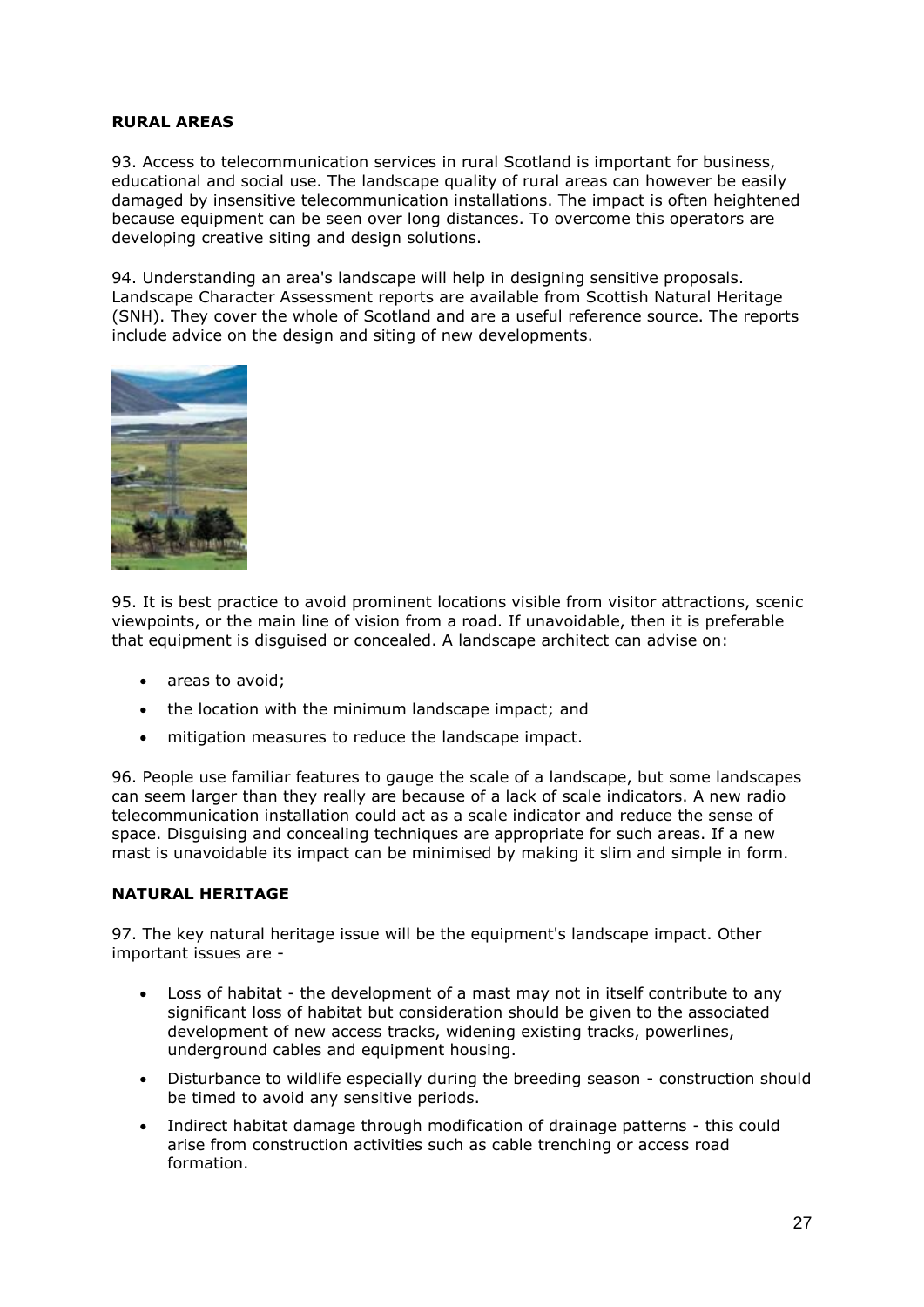Earth heritage - impact on important rocks, fossils, landforms, soils and landforming processes.



Electricity cable marker on the banks of Loch Lomond adapted to incorporate a microcell antenna and a microwave dish.

98. There is a statutory requirement that planning authorities consult SNH on proposals that might affect natural heritage designations. Early consultation with the planning authority and SNH will help inform the design process. In exceptional circumstances a planning authority may request a habitat survey or other specialist advice.

99. The effect of utilitarian structures such as masts are particularly damaging in areas with wild land character - uninhabited and often relatively inaccessible countryside where the influence of human activity on the character and quality of the environment has been minimal. In these locations a mast could change a person's whole perception of the area. If avoiding wild land is not possible equipment must be disguised or concealed. Even if a landscape contains a road, there may be areas with wild land qualities into which it would be inappropriate to introduce an industrial feature. Information about natural heritage can be found in NPPG14 and PAN60.



Antennas hidden behind windows in the spire. Courtesy of The Undetectables.

#### HISTORIC ENVIRONMENT

100. All new equipment proposed within conservation areas or sites included within the Inventory of Gardens and Designed Landscapes is subject to full planning control. Listed building consent is required if an installation affects a listed building's character as a building of special architectural or historic interest. In this respect the interior of listed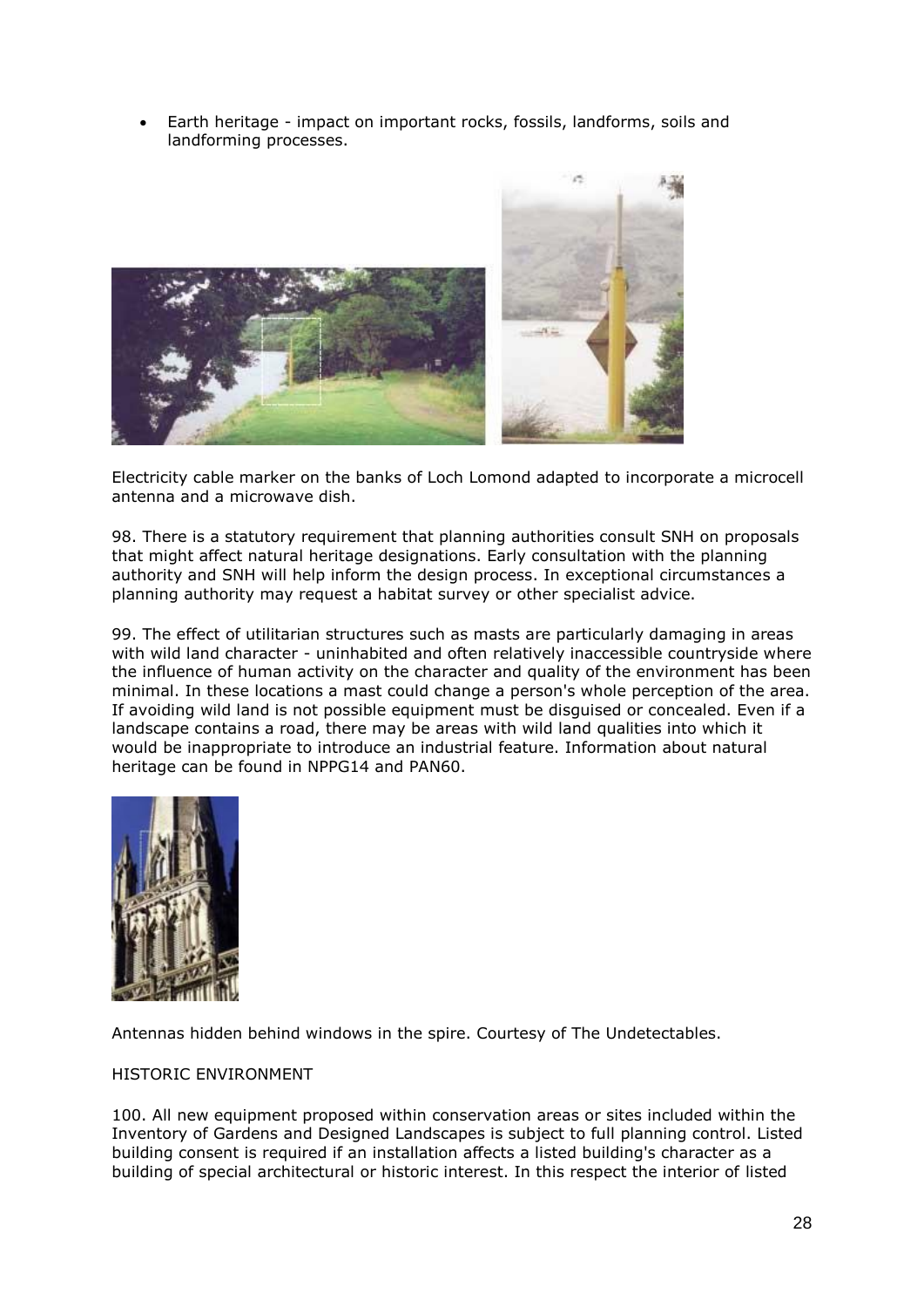buildings and the curtilage of buildings can be as important as the exterior of the main listed structure.

101. NPPG 18 sets out the Executive's planning policies in relation to the historic environment with a view to its protection, conservation and enhancement. Advice on installing telecommunications equipment on listed buildings and within conservation areas is contained within section 1.10.0 of Appendix 1 of the Memorandum of Guidance on Listed Buildings and Conservation Areas. The Memorandum is the document to which all planning authorities are directed by Scottish Office Development Department (SODD) Circular 13/1998 in their consideration of conservation and listed building consent matters. It discourages the siting of equipment in areas recognised for their historic or architectural value. It states that if no alternative is available equipment must be located so that its visual impact is limited.

102. In historic environments consideration should initially be given to installing equipment on any buildings with lesser architectural or historic worth. The series of options set out at paragraph 34 is particularly applicable in historic environments.

103. All radio telecommunications development, including the siting of masts, equipment housing, access tracks and power supplies, must be planned to avoid adverse impact on the site and setting of scheduled monuments and other significant archaeological sites. Appropriate archaeological mitigation strategies will be required to address impact on sites of lesser significance. Archaeological information and advice should therefore be sought from the relevant local authority archaeological service at the outset of site planning, ideally as part of the pre-application discussion process. All development affecting scheduled monuments requires scheduled monument consent under the Ancient Monuments and Archaeological Areas Act 1979 in addition to planning consent. Specific advice on this should be sought from Historic Scotland. NPPG 5 and PAN 42 provide further guidance on the appropriate treatment of the archaeological heritage and on the procedures that should be followed.

## **CASE STUDY: GUILDFORD CATHEDRAL**



The Golden Angel Weathervane on Guildford Cathedral in Surrey, a Grade II listed building, was re-gilded by the operator and the existing support pole was replaced with one containing antennas. The operator secured a prominent hill top site, achieved an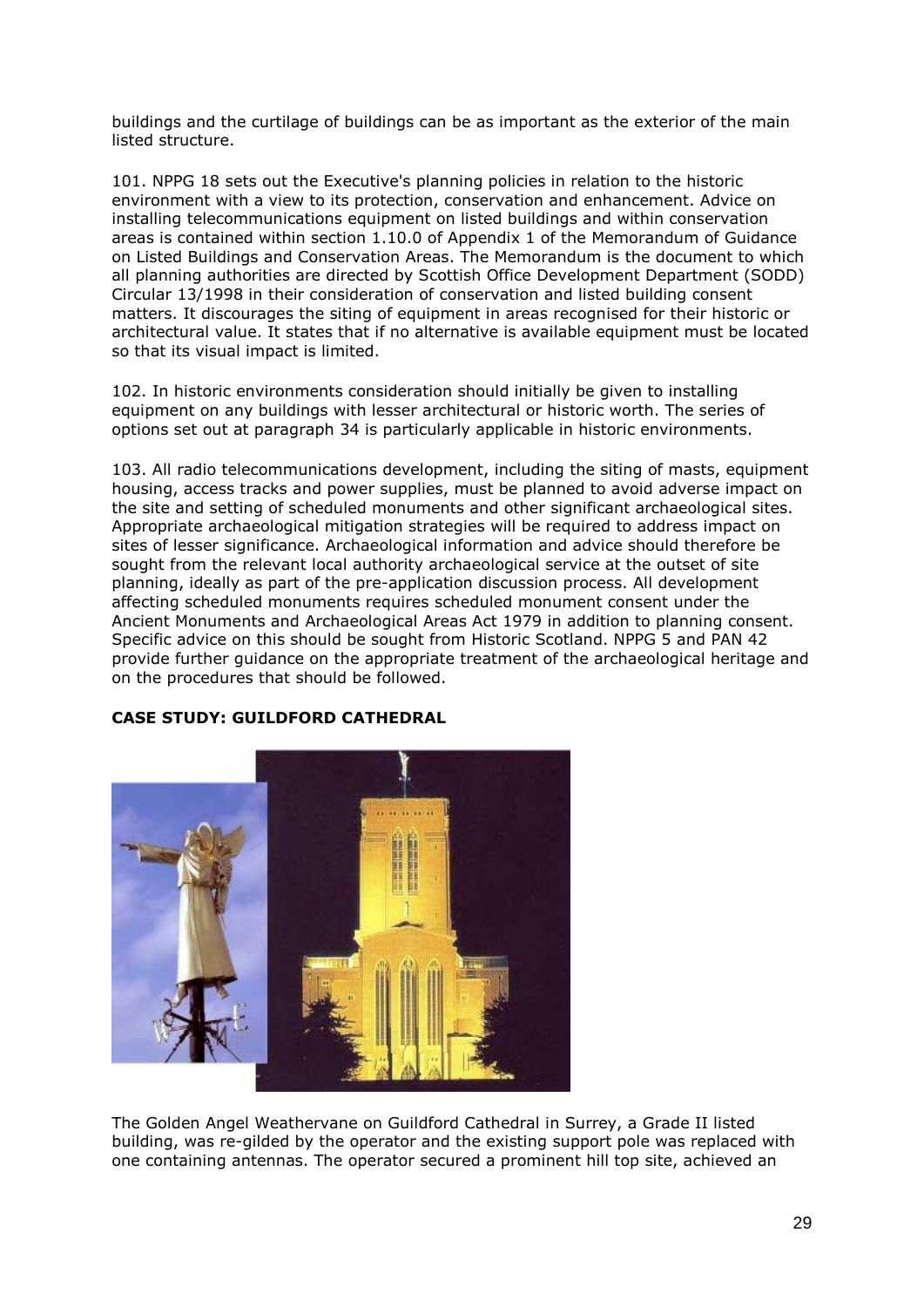'invisible' installation and the Cathedral benefited from the restoration of an important feature.

## **The Planning Framework**

## **STRUCTURE PLANS**

104. Planning policy for radio telecommunications is set out in NPPG19. The very limited role expected to be played by structure plans is stated. This section therefore concentrates on the other main components of the statutory planning system.

### **LOCAL PLANS AND SUPPLEMENTARY GUIDANCE**

105. Local plan policies should be consistent with NPPG19 in allowing radio telecommunications systems to develop subject to environmental safeguards. The policies need to provide a clear guide for development control decisions. In doing so they can reduce uncertainty and promote opportunities.

106. It is not possible for planning authorities to predict with much confidence where future base stations will be needed as their siting will depend on ever changing demand for system capacity and coverage requirements. Planning authorities can however assess the general level of telecommunication installations in their area and ascertain whether substantial expansion is planned. This can be done through dialogue with operators and by examining databases of base stations ( [see paragraph 115\)](http://www.gov.scot/Publications/2001/09/pan62/pan62-#a10).

107. Local plans can set the standard of development expected for an area and the criteria to be considered when determining telecommunications applications. They can identify sensitive locations where equipment should be disguised or concealed. They can also identify siting opportunities, such as existing base stations with the potential for site or mast sharing or industrial or commercial areas, where more sizeable and standard pieces of equipment may be acceptable. While locations identified in local plans will not be capable of providing all the coverage or capacity requirements they provide a useful reference.

108. In designated areas specified in the GPDO, such as National Scenic Areas, there are virtually no permitted development rights. Special siting and design policies may be needed to cover all these designated areas. Local plans may also include criteria for installations to be treated as de minimis. Monitoring will help plans keep pace with demand and technology.

109. NPPG19 states that if current local plans do not adequately address radio telecommunications or where they are out of date, supplementary guidance should be prepared quickly. It can also be prepared when a planning authority wishes to provide more detailed guidance, for example on design or technical issues, beyond that appropriate for a local plan.

#### **DEVELOPMENT CONTROL**

110. NPPG19 emphasises the importance of establishing good communications and trust between operators and planning authorities. It encourages pre-application discussions on the overall nature of an operator's network intentions and subsequently on individual proposals. Pre-application discussions help determine where equipment can be introduced more easily, where the environmental and operational constraints are likely to be greatest, and the most appropriate siting and design approaches. This can avoid unnecessary time and expense applying for planning permission on unsuitable sites or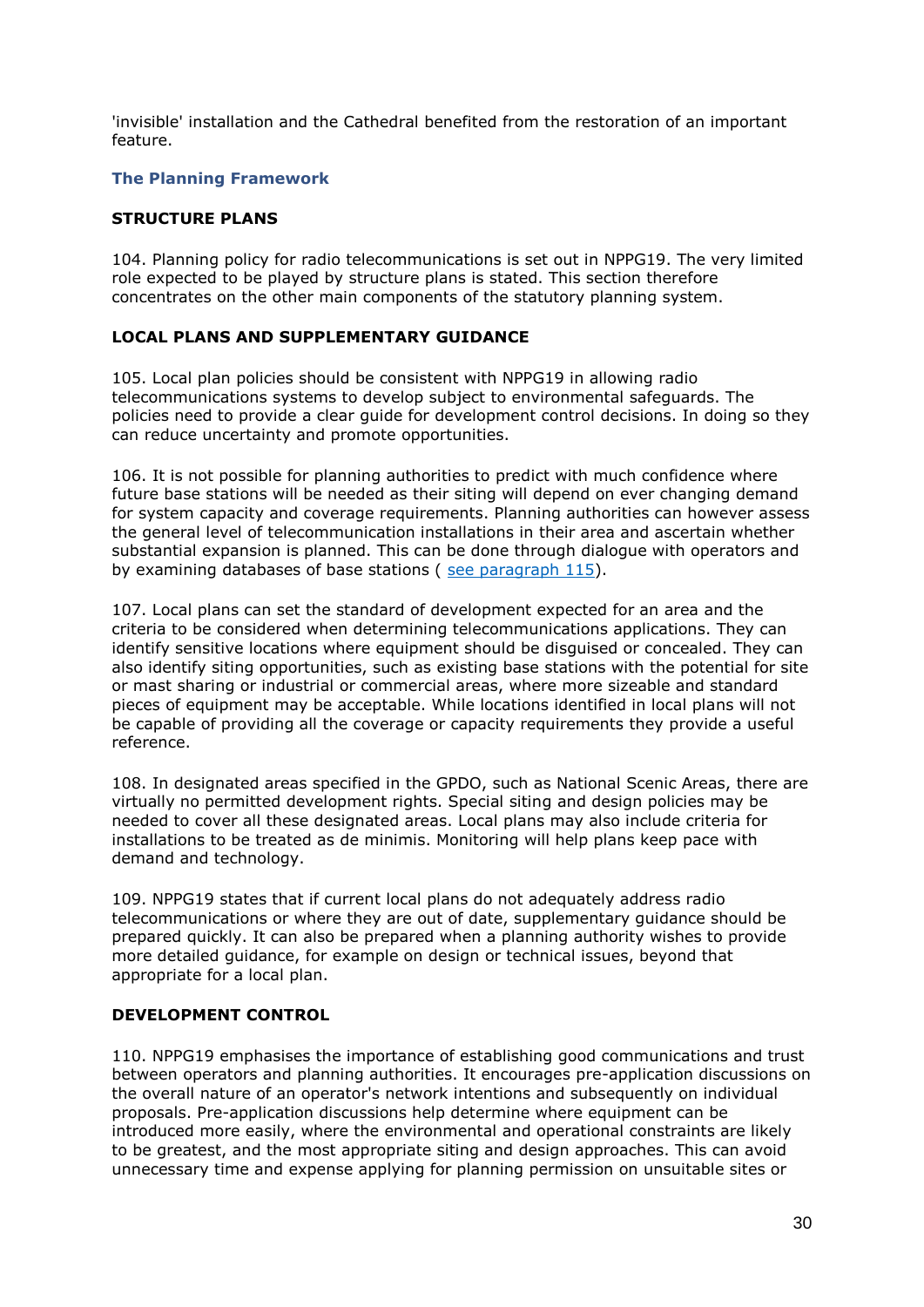submitting inappropriate designs. There are a number of suitable occasions for preapplication discussions (see [paragraphs 27-30\)](http://www.gov.scot/Publications/2001/09/pan62/pan62-#a11).

111. NPPG19 encourages operators to explore alternative siting and design. Information about these enquiries should accompany every planning application. Operators should thoroughly explore alternative sites to find the solution with the least landscape impact, which may help allay public concern. Where difficulties in site acquisition arise code system operators have powers of compulsory acquisition. Although due to the time involved in compulsory acquisition operators will generally seek another site.

112. If the consideration of alternative sites is not thought to be satisfactory the planning authority may be justified in refusing planning permission. In such circumstances, the authority needs to give clear reasons for refusal.

113. NPPG 19 has further information on development control including a list of information to be submitted with a planning application. This may include further information on the visual impact of a proposal.

The need for further information on visual impact, and the level of detail of an assessment, will depend upon the sensitivity of the landscape and the scale of the development proposed. In most cases a full landscape and visual impact assessment will be excessive, instead it may be more appropriate to request a simple visual assessment. A range of techniques can be used to assess visual impact, for instance wireline diagrams, photomontages, zones of intervisibility, or zones of visual influence. See the 'Guidelines for Landscape and Visual Impact Assessment' produced by jointly the Landscape Institute and Institute of Environmental Assessment.

114. The Executive is pleased to note that the Federation of the Electronics Industry (FEI), which represents the main mobile telecommunications operators, has made ten commitments designed to improve their practices and procedures. These include commitments to improve the standards of community and planning authority consultation, develop standard supporting documentation on the consideration of alternative sites and develop agreements on mast sharing (see  $\frac{\text{Annex E}}{\text{E}}$ ).

## **INFORMATION ON BASE STATION SITES**

115. Information on existing radio telecommunications sites can be found in -

- The Radiocommunications Agency radio sites database which from late 2001 gives details of all mobile base stations and their emissions ( [www.sitefinder.gov.uk\)](http://www.sitefinder.gov.uk/).
- The websites of radio telecommunication site providers (eg NTL and Crown Castle).

116. NPPG19 states that planning authorities may also find it helpful to build up a register of sites, masts, buildings and other structures, including those which have been previously considered but rejected.

## **CASE STUDY: TELECOMMUNICATIONS DEVELOPMENT DATA BASE**

Dundee City Council has created a database which includes information for each radio telecommunication enquiry and installation. The database:

 facilitates the examination of planning histories of sites targeted by operators, which assists with identifying opportunities for mast sharing; and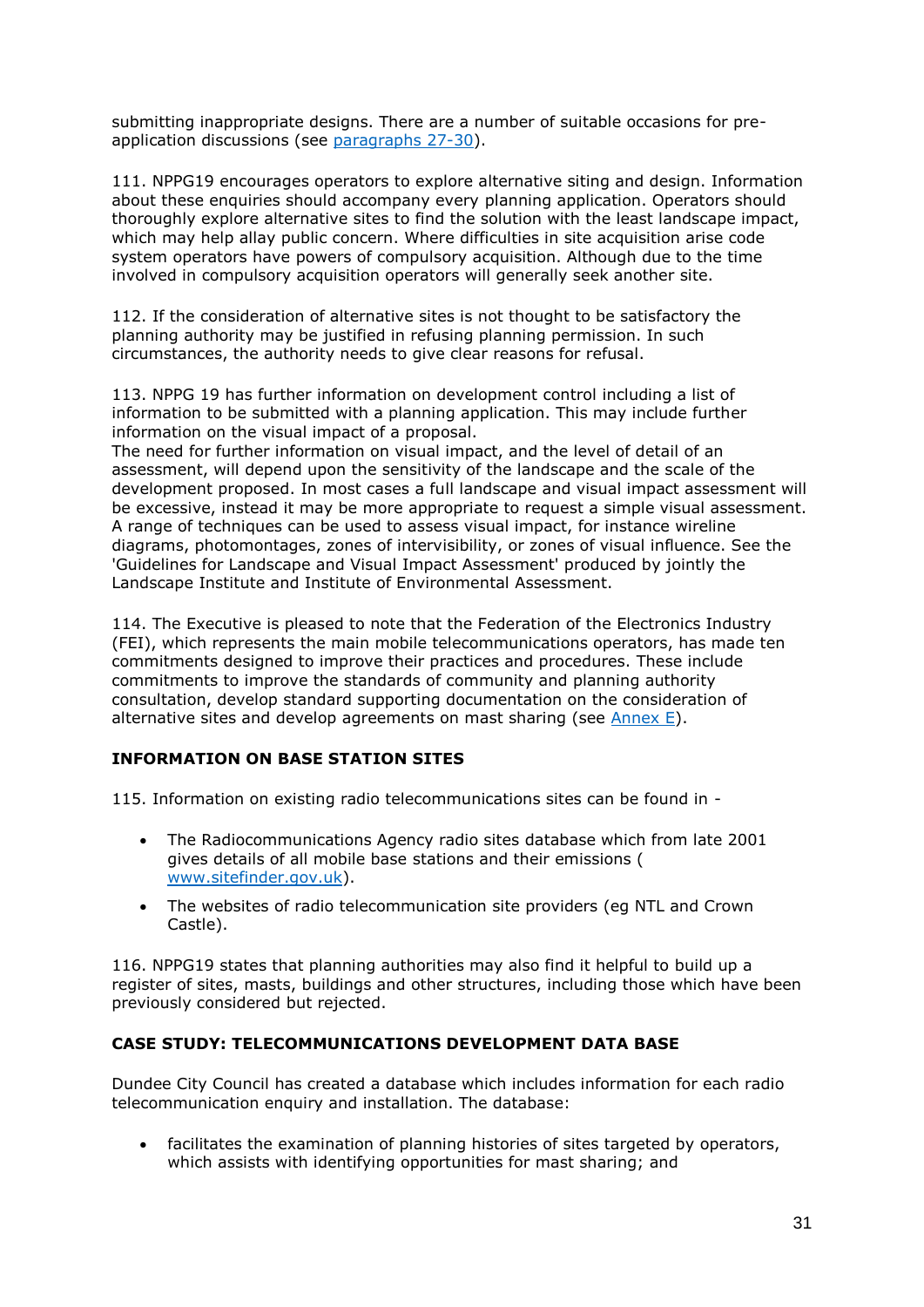helps to speed up the processing of enquiries from operators, Councillors and the general public by showing whether an installation has been approved, refused or is permitted development and indicate the planning policy position.

The council has liaised with operators to ensure that the database is accurate.

## **Radio Interference**

117. Large and prominent structures such as tall buildings and wind farms can cause disruption to radio telecommunications services by obstructing or reflecting the signals. The Radiocommunications Agency may be able to suggest engineering solutions to overcome the problem, such as installing repeaters. Planning authorities can grant planning permission for such prominent structures subject to a condition that before development commences the developer will propose measures by which the quality of reception affected by the proposal will be maintained.

## **Conclusions**

118. Radio telecommunications has an important role to play in supporting the further social and economic development of Scotland. The challenge is to ensure that radio telecommunications development can be made an accepted and unobtrusive feature of urban and rural areas, through high standards of siting and design and sensitive, imaginative and creative design solutions. It is anticipated that the good practice advice in this PAN will help improve the design quality of radio telecommunication equipment and the confidence of planning authorities in considering planning applications.

## **NOTE**

119. Enquiries about the contents of this Planning Advice Note should be addressed to Ben Train, Planning Services, Scottish Executive Development Department, 2-H81 Victoria Quay, Edinburgh, EH6 6QQ (0131 244 7532) or by e-mail to [ben.train@scotland.gsi.gov.uk.](mailto:ben.train@scotland.gsi.gov.uk) Further copies may be obtained by telephoning 0131 244 7538. A copy of this PAN is also available on the Scottish Executive web site at [www.scotland.gov.uk/planning](http://www.gov.scot/planning)

## **Annex A Fixed Radio Access Telecommunication Systems**

1. Fixed Radio Access (FRA) systems are also sometimes known as Broadband Fixed Wireless Access or Radio Fixed Access. These systems can be configured in two ways point to multipoint or point to point. (The existing FRA system in Scotland, operated by Atlantic Telecom, is a point to multipoint system.)

2. Point to multipoint FRA systems consist of a network of base stations with antenna pointing directly at small antenna on the connected properties. Point to point FRA systems function by each customer receiving and transmitting data for themselves and other neighbouring customers (see the figure below).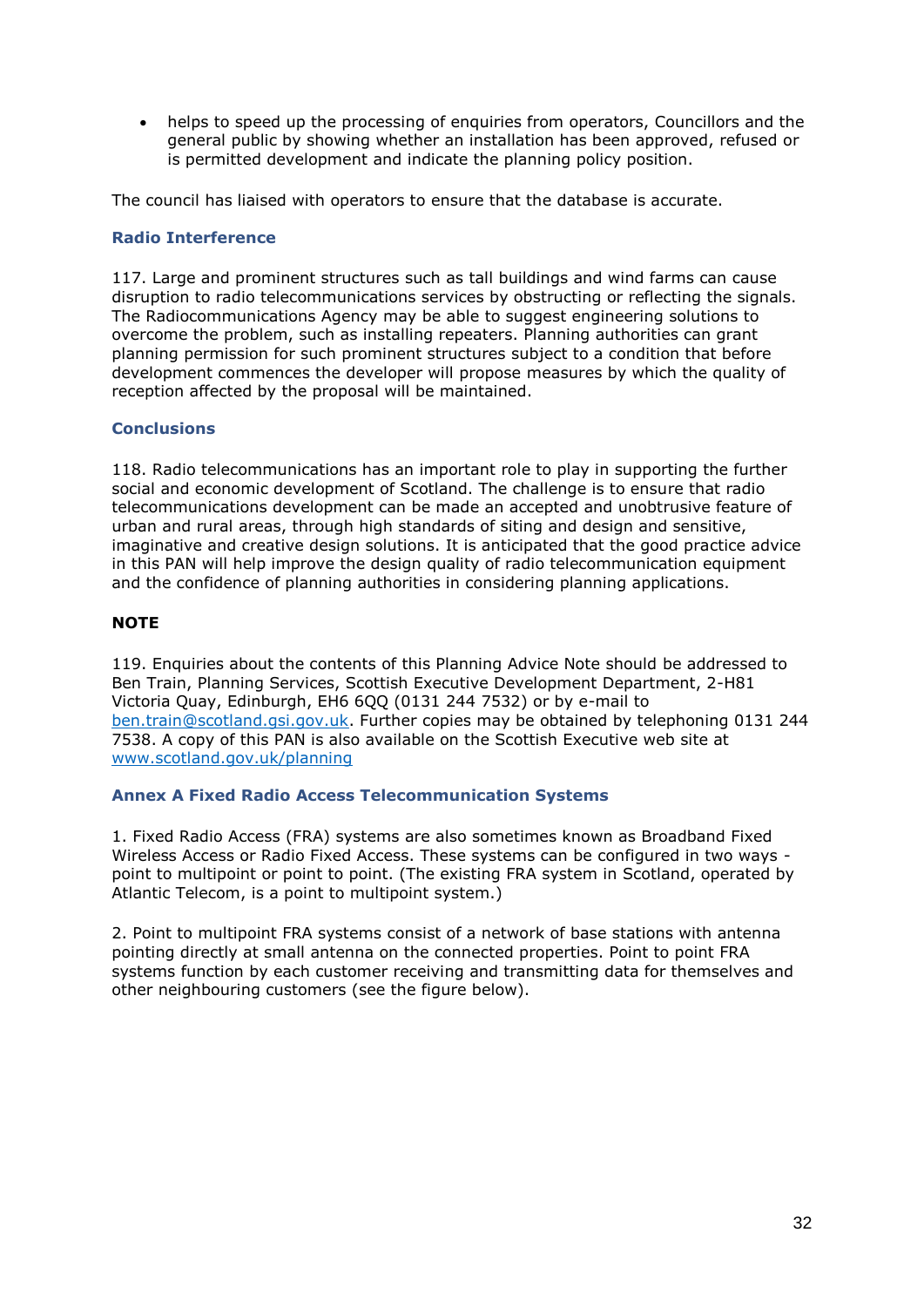

Network configuration of point to multipoint Fixed Radio Access systems



Network configuration of point to point Fixed Radio Access systems

## **Annex B The Exclusion Zone**

Operators of any telecommunications apparatus must abide by the Health and Safety at Work Act 1974 and the Management of Health and Safety at Work Regulations 1999. Immediately surrounding a macrocell antenna there is an exclusion zone where the equipment must be turned off before people can enter (these exclusion zones relate to an area directly in front of and at the height of the antennas). Exclusion zones for microwave dish antenna typically do not extend beyond the mouth of the dish. The exclusion zone for picocell, microcell and FRA antenna is typically contained within the casing. Appropriate radiofrequency safety signage should be placed in a prominent location. The need for an exclusion zone may affect the siting of an antenna, since an antenna cannot be located in a position where people will freely pass within the exclusion zone.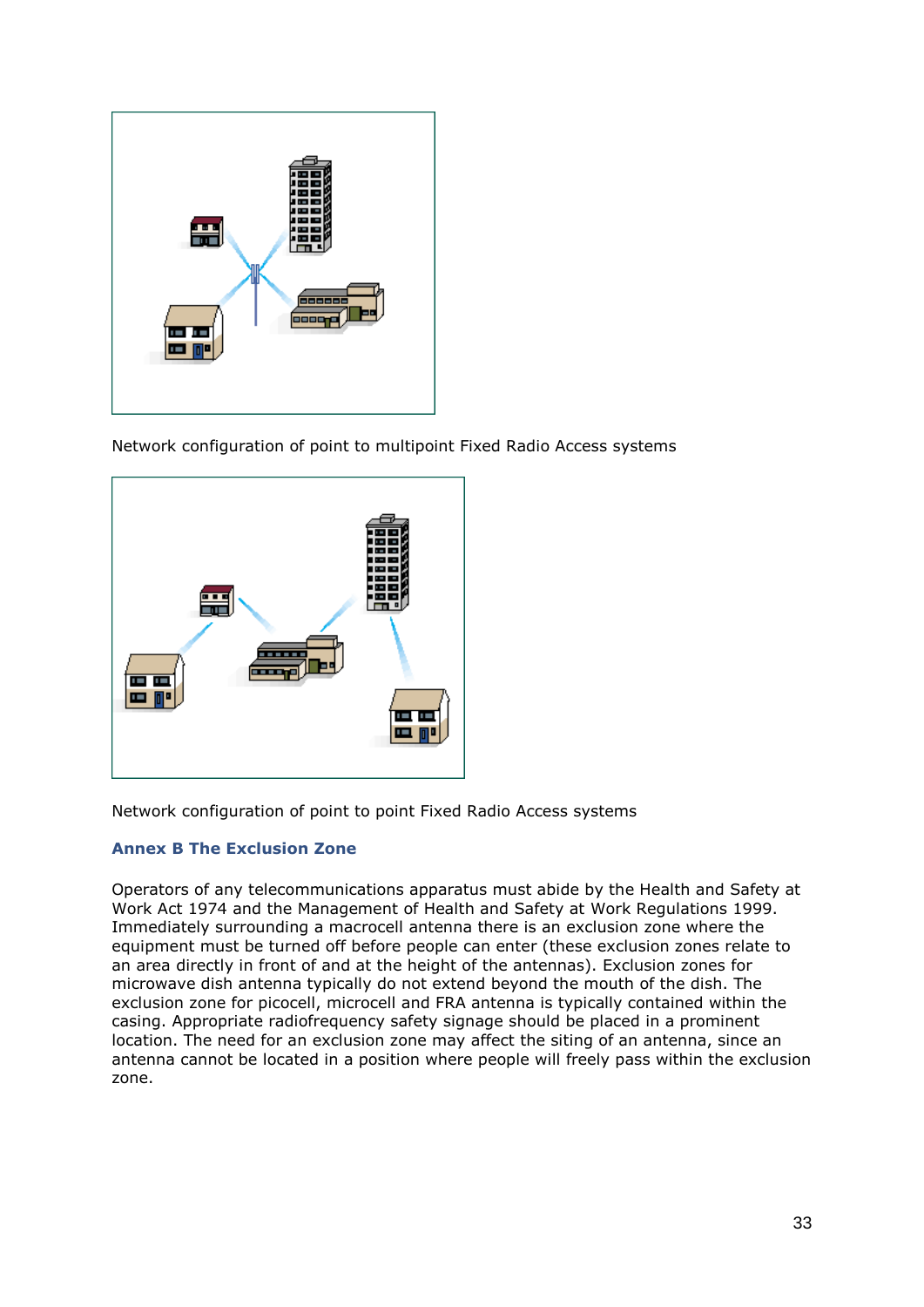## **Annex C Factors Affecting Radio Signals**

1. In a similar way to light, radio waves travel in straight lines and are affected by obstructions which can alter the radio signal. The main factors that affect radio signals are illustrated in the following diagrams:



Signal strength reduced by attenuation when passing through a building.



Signal loss due to shadowing from buildings.



Signal strength reduced by reflection from walls and other objects.



Signal loss due to shadowing from terrain.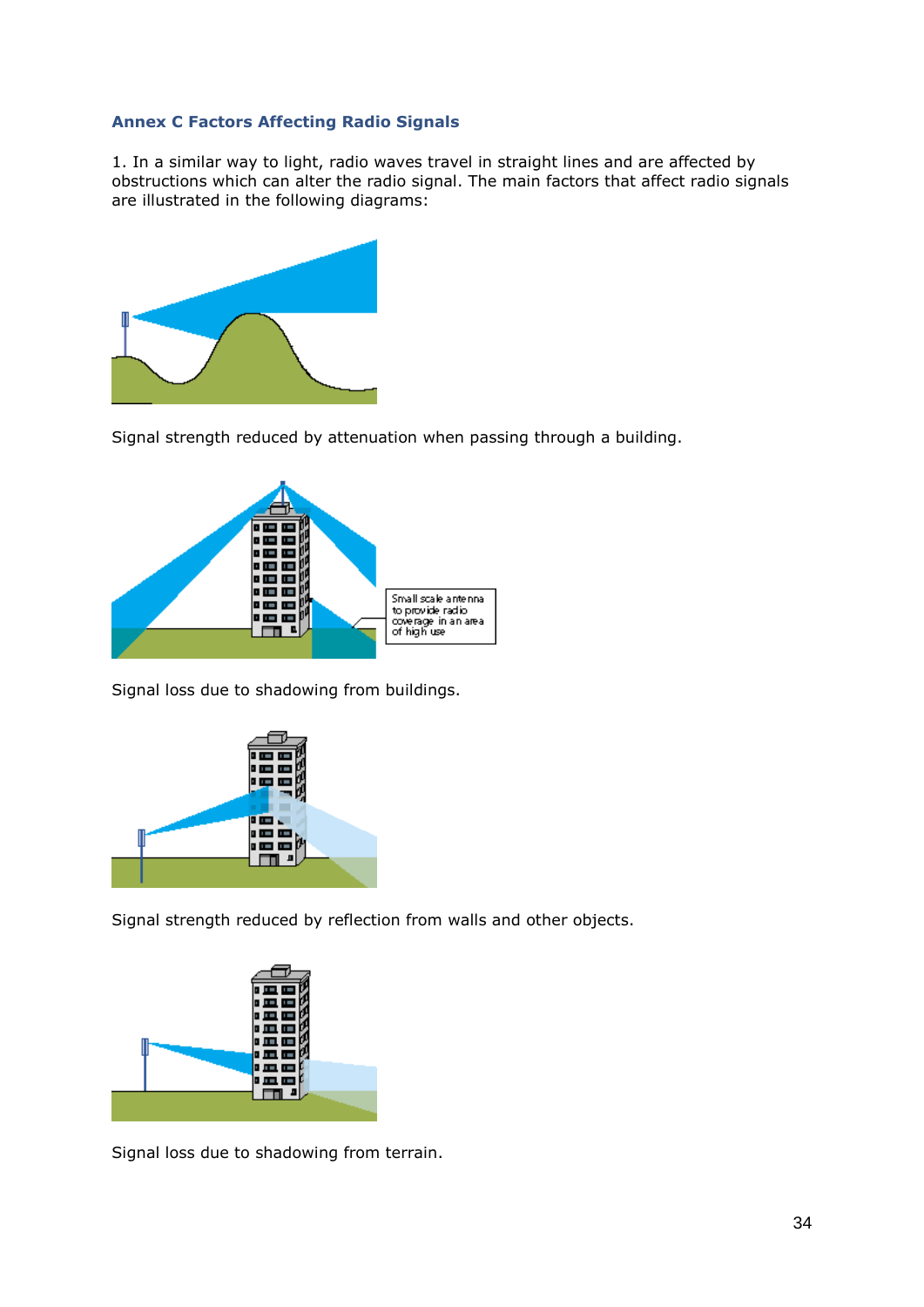

Signals can 'bend' round obstructions to some extent (diffraction).



Reflection can be used to achieve radio coverage in urban areas.

2. Radio waves will penetrate certain materials such as brick, stone and steel. The level of penetration will vary dependant upon the properties of the materials, i.e. its density and reflective qualities. The level of penetration (depth of signal) inside buildings is an increasingly important factor in network planning.

3. The location of transmitter antennas is important, as signals from one cell will interfere with nearby cells on the same frequency. To avoid blind spots from buildings and hills, antennas must usually be placed high up. In rural locations reflection by buildings is less likely to influence site selection than in urban areas.

### **Annex D Code System Operator Licences and Summary of the Key Provisions of the Telecommunications Code**

1. The Telecommunications Code in Schedule 2 to the Telecommunications Act 1984 deals with the powers to install telecommunications apparatus in the street and on private land. These powers, which are given to certain operators through the terms of their individual licences under the 1984 Act, do not override the need for planning permission or consents under tree preservation orders nor do they override any other restrictions in relation to protection of the natural heritage.

2. The Code contains a number of provisions, some of which may be relevant in the development context and these are briefly summarised below:

- Paragraph 2 gives operators the right to install apparatus on private land, with the prior agreement of the occupier.
- Paragraph 3 provides that operators' activities should not interfere with or obstruct access to other land, without the agreement of the occupier of that other land.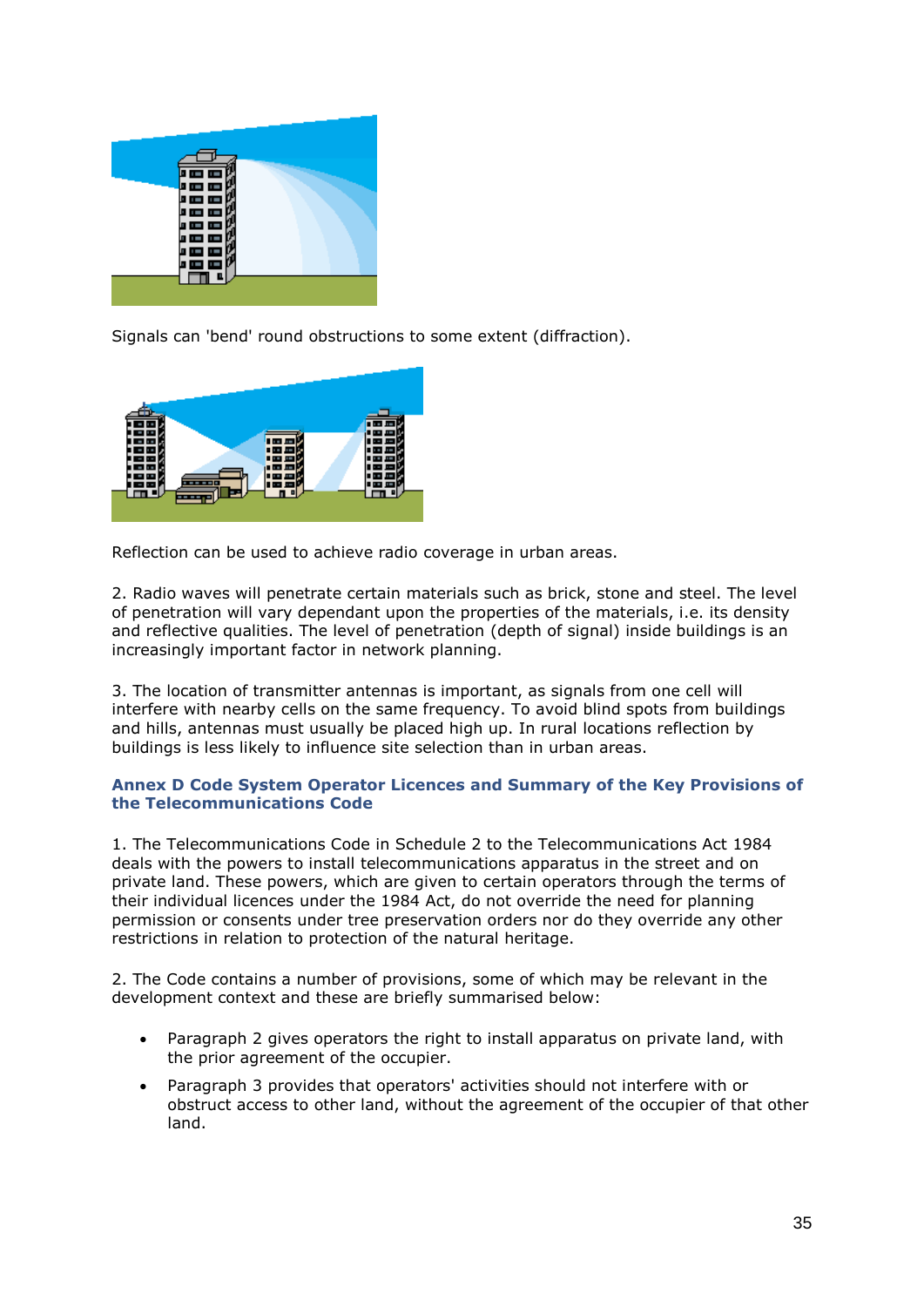- Paragraph 5 enables an operator to go to the Courts to apply for a compulsory order authorising it to install its apparatus on land if a person, whose agreement is needed under the Code to place that apparatus upon that land, has refused it.
- Paragraph 9 gives operators powers to carry out works in the street and install apparatus under or over the street.
- Paragraph 10 gives operators the right to fly lines over any land without the occupier's consent (although the termination points will require consent).
- Paragraph 15 enables water and sewerage authorities to make agreements with licence holders for the placing of telecommunications apparatus in conduits within their control.
- Paragraph 17 allows for objections to overhead apparatus more than 3 metres high by owners or occupiers of land affected.
- Paragraph 18 requires an operator to fix a notice giving details of how and where to object to the installation of such overhead apparatus.
- Paragraph 19 enables an operator to require the occupier of land on which there is a tree to lop it (but not to top or fell it), if it overhangs the street and interferes with telecommunications apparatus.
- Paragraph 20 sets out a procedure to be followed whereby an operator may be required to alter or remove apparatus in the way of development.
- Paragraph 21 sets out the restrictions on the rights of owners to require the removal of apparatus. Where an owner is entitled to require the removal of any of the operator's apparatus (for example at the end of a lease), they must serve a notice on the operator requiring removal. The operator may however serve a counter-notice within 28 days stating the steps which the operator proposes to take for the purpose of securing a right to keep the apparatus on the land. Where a counter-notice is given the owner may only enforce the removal of the apparatus through pursuance of an order of the court.
- Paragraph 22 states that an operator is not entitled to keep apparatus installed if it is no longer in use and is unlikely to be used.
- Paragraph 23 provides for the procedures to be followed when a local authority, public utility or other code operator wants to alter the apparatus of a code operator in the course of any street works. The code operator can, if he so wishes, undertake the alteration himself or supervise the work. The expense of alteration is borne by the undertaker who wants the alteration made.

3. The Secretary of State for Trade and Industry has power to modify code-related conditions in licences granted under the 1984 Act, including the conditions relating to the physical environment. Planning authorities should let the Communications and Information Industries Directorate of the Department of Trade and Industry (DTI), (151 Buckingham Palace Road, London SWIW 9SS), know of any practical difficulties which may be experienced with the terms of individual licences.

4. Licences can be inspected at the major offices of the code operator concerned and can be purchased from the Office of Telecommunications (OFTEL), 50 Ludgate Hill, London EC4M 7JJ.

Copies of licences of the local broadband cable operators will be sent to the local authority or authorities for the locality as they are granted. Also see the DTI web site at: [www.dti.gov.uk/cii/regulatory/telecomms](http://www.dti.gov.uk/cii/regulatory/telecomms)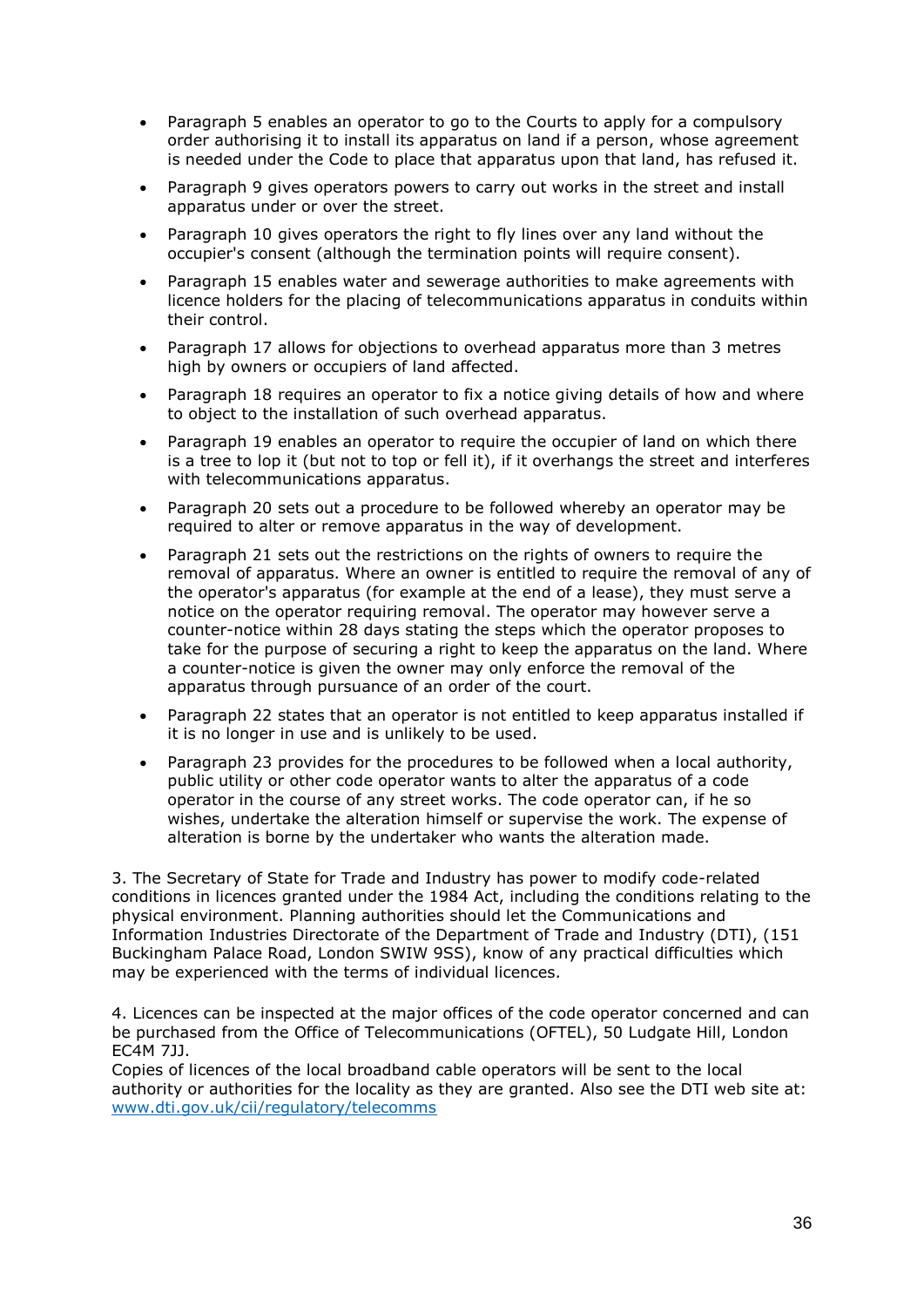#### **Annex E Operator Commitments**

The Federation of the Electronics Industry (FEI), representing the main mobile telecommunications operators, has made the following ten commitments to:

1. develop, with other stakeholders, clear standards and procedures to deliver significantly improved consultation with local communities;

2. participate in obligatory pre-rollout and pre-application consultation with local planning authorities;

3. publish clear, transparent and accountable criteria and cross-industry agreement on site sharing, against which progress will be published regularly;

4. establish professional development workshops on technological developments within telecommunications for local authority officers and elected members;

5. deliver, with the Government, a database of information available to the public on radio base stations;

6. assess all radio base stations for international (ICNIRP) compliance for public exposure, and produce a programme for ICNIRP compliance for all radio base stations as recommended by the Independent Expert Group on Mobile Phones;

7. provide, as part of planning applications for radio base stations, a certification of compliance with ICNIRP public exposure guidelines;

8. provide specific staff resources to respond to complaints and enquiries about radio base stations, within ten working days;

9. begin financially supporting the Government's independent scientific research programme on mobile communications health issues; and

10. develop standard supporting documentation for all planning submissions whether full planning or prior approval.

The FEI template of information to be provided with a planning application explains the reasons why a base station is required, alternative options considered, the reasons for the choice of design as well as relevant technical information. It has also committed mobile operators to sending network plans to planning authorities before every major phase and on an annual basis, during September/October (starting 2001).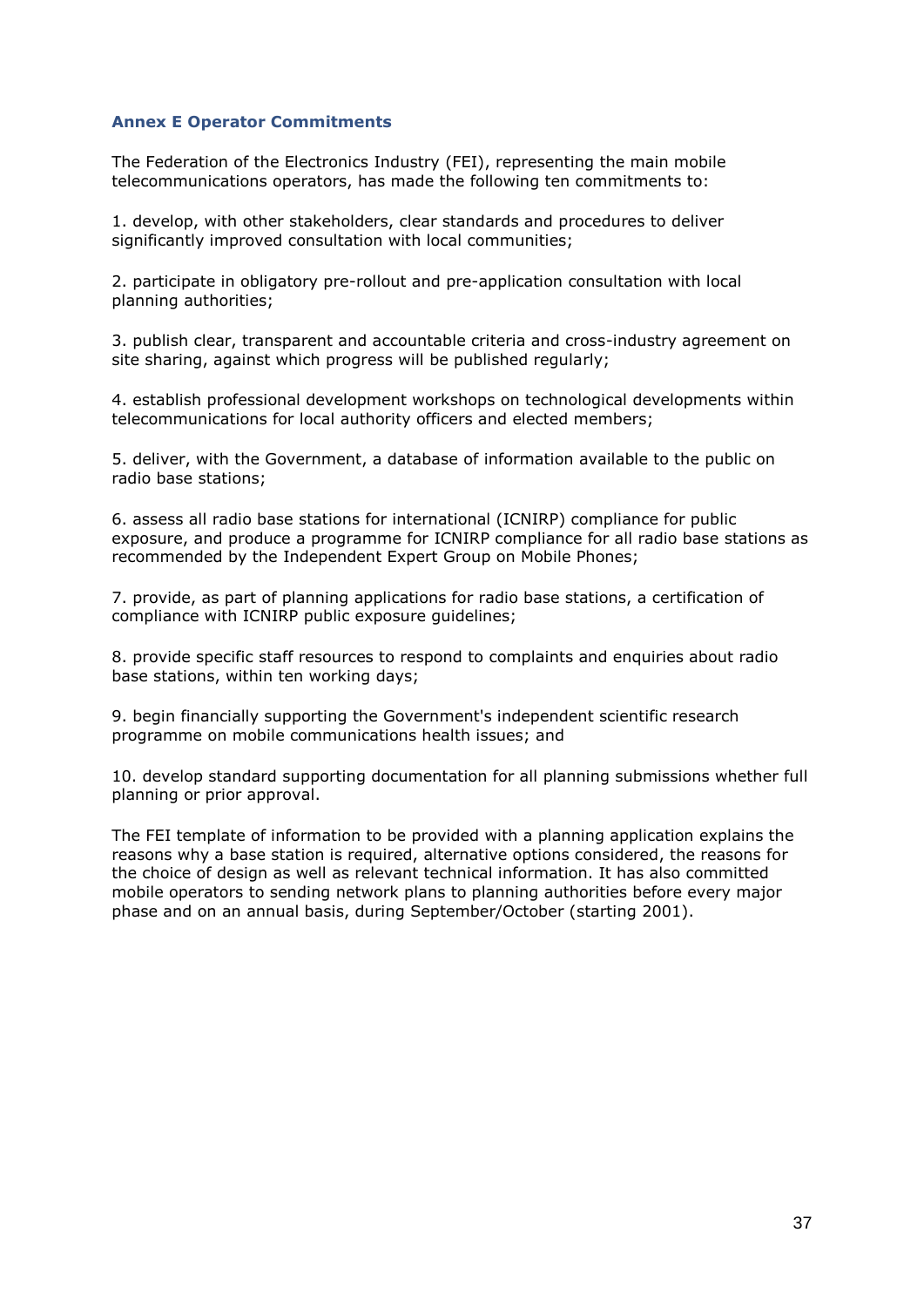

# **Annex F - Main Stages of Network Planning and Site Selection**

## **Annex G Model Conditions**

Conditions and their wording should be a matter for discussion between the planning authority and site operator and will depend upon the specific details of each individual site. Planning authorities seeking to attach conditions to planning permissions should refer to SODD Circular 4/1998 and its addendum, as well as the model conditions below. Planning authorities are not expected to attach all the model conditions to each consent but rather use only those considered necessary.

1. **Redundant equipment** - In the event that equipment becomes obsolete or redundant it must be removed and the site reinstated to the satisfaction of the planning authority within [specify] months.

*Reason: To minimise the level of visual intrusion, and ensure the reinstatement of the site to a satisfactory standard.*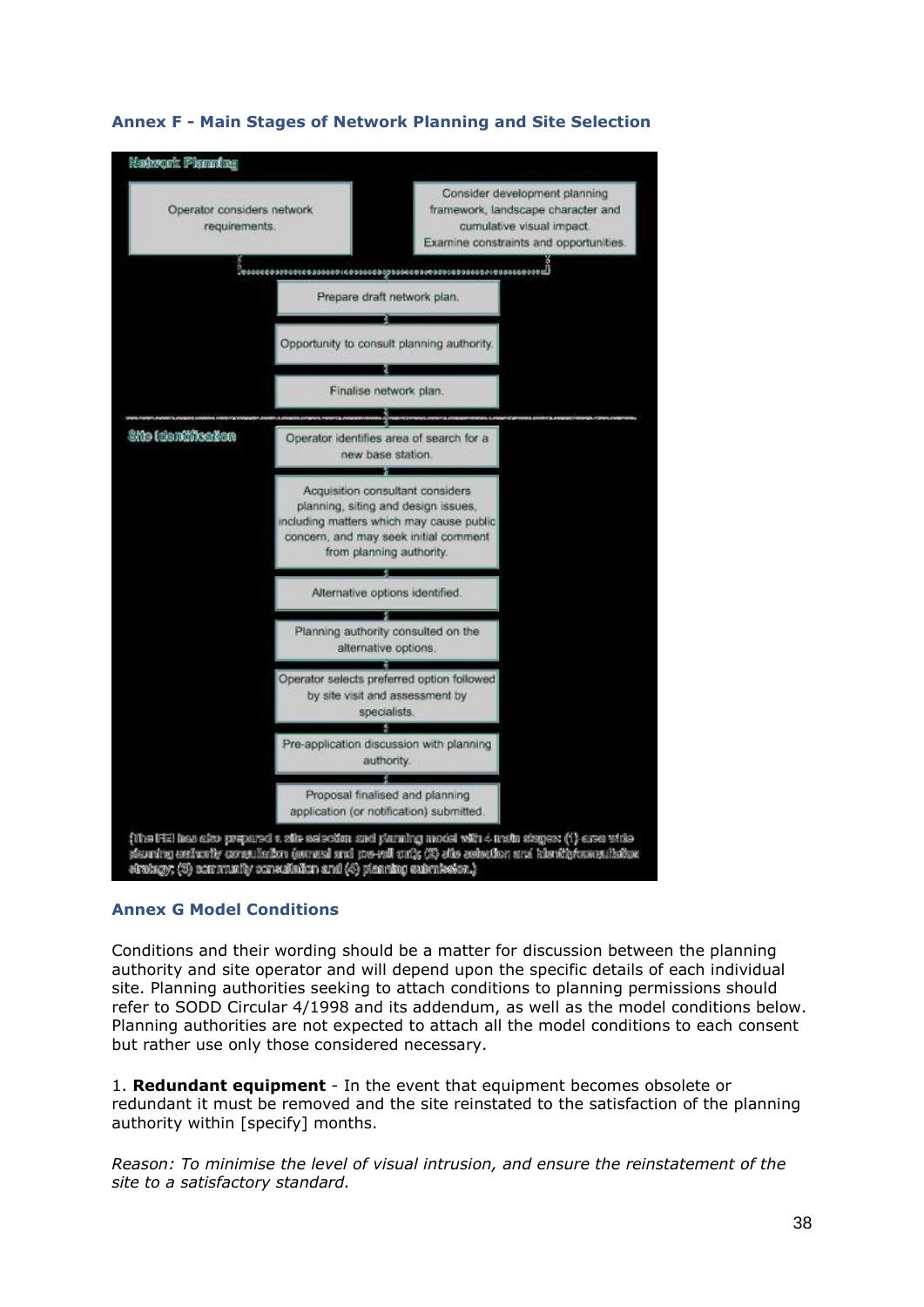2. **Redundant equipment on buildings** - In the event that equipment is removed from the building for any reason, all cabling, fixings and ancillary items shall be removed and all fixing holes made good to the satisfaction of the planning authority within [specify] months of the date on which the equipment is removed.

*Reason: To minimise the effect on the fabric of the [listed] building, and ensure the reinstatement of the site to a satisfactory standard.*

3. **Access tracks** - The land required for the access track proposed to enable construction of the base station, mast structure and ancillary developments, shall be fully reinstated to an agreed condition, immediately following completion of the construction works to the satisfaction of the planning authority.

*Reason: To minimise the level of visual intrusion, and to protect the quality and character of [specify] as far as practicable.*

4. **Power supply** - Development shall not be commenced until such time as it has been demonstrated to the satisfaction of the planning authority that the power line required to serve the proposed base station, mast structure and ancillary developments shall be constructed underground with no electricity poles or other structures relating to the proposed new power line linking to the site being visible above ground [from X to Y].

*Reason: To minimise the level of visual intrusion and protect the quality and character of [specify] as far as practicable.*

5. **Fencing** - Development shall not be commenced until such time as the written approval of the planning authority has been obtained in respect of the details of any boundary fencing or other form of enclosure and the approved works shall thereafter be implemented and maintained to the satisfaction of the planning authority.

*Reason: To minimise the level of visual intrusion and protect the quality and character of [specify] as far as practicable.*

6. **Colour** - The detailed specification of all the elements including the support structure, associated equipment housing cabinets, antennas and cabling shall be approved by the planning authority prior to their construction and shall not be altered thereafter unless agreed in writing.

Or - Upon installation, the mast, fencing cabin and all other related equipment, fixtures or fittings shall be coloured [specify] and thereafter they shall be maintained as such, to the satisfaction of the planning authority.

*Reason: To minimise the level of visual intrusion and protect the quality and character of [specify] as far as practicable.*

7. **Advertising** - No symbols, sign, logos, or other lettering shall be displayed on any part of the structure, antennas, equipment housing or fencing without the prior written approval of the planning authority, except small signage necessary for operational reasons.

*Reason: To minimise the level of visual intrusion and protect the quality and character of [specify] as far as practicable.*

8. **Mast sharing** - The mast shall be structurally capable of being shared by additional radio telecommunication equipment.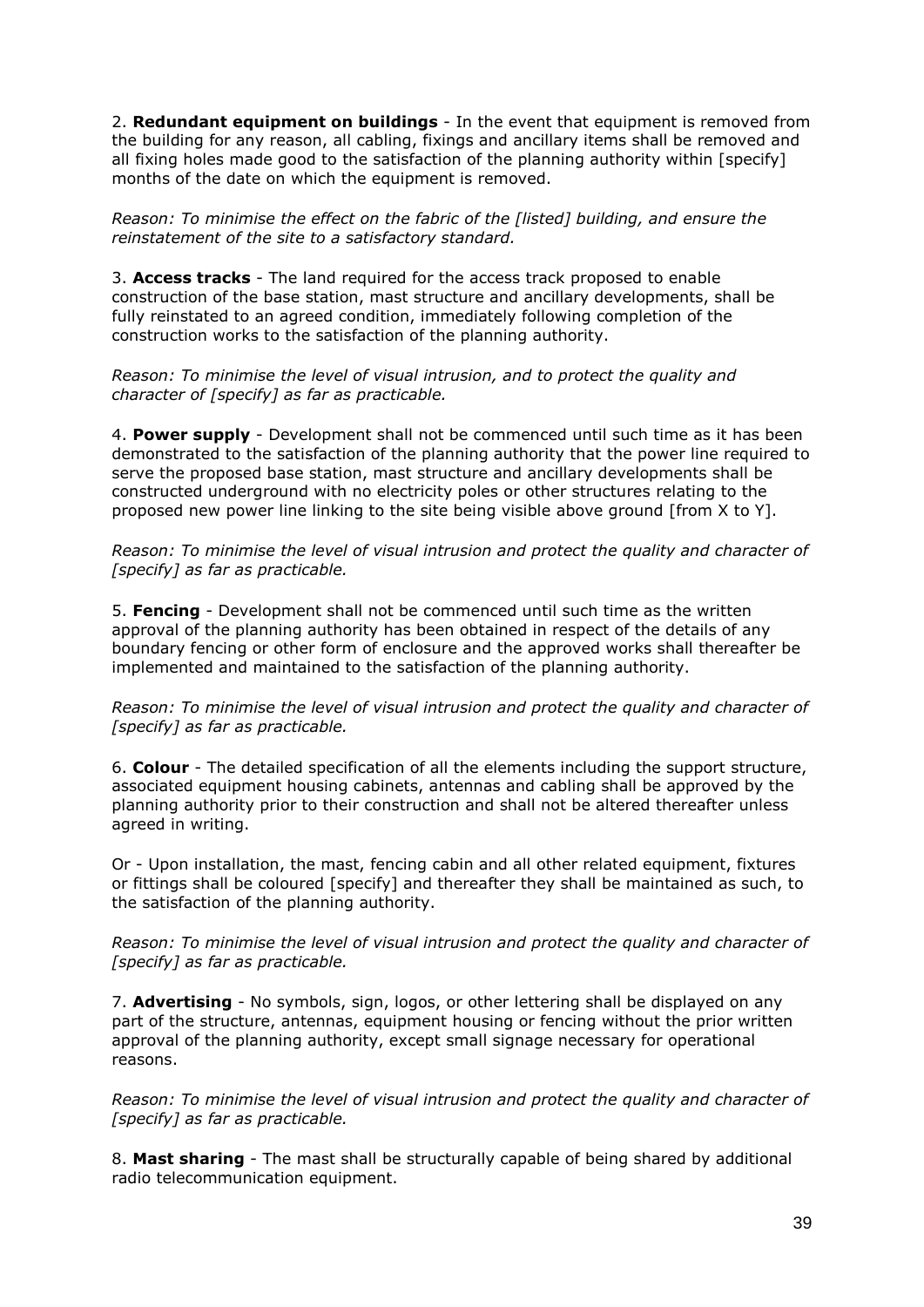*Reason: To enable potential mast sharing.*

9. **Lighting** - The site shall not be illuminated by lighting without the prior written approval of the planning authority.

*Reason: To minimise the level of visual intrusion and protect the quality and character of [specify] as far as practicable.*

10. **Landscaping** - See addendum to Circular 4/1998 which contains some examples of model conditions relating to landscaping.

#### **Glossary**

**Antenna** - A passive electrical component which can transmit and receive radio waves.

**Attenuation** - Reduction in strength of a radio signal as a result of atmospheric absorption, obstruction by buildings etc.

**Base Station** - A fixed radio transmitter/receiver which electronically relays signals to and from handsets and other data terminals. Generally taken to include all the component of the development - the antenna, mast or supporting structure, equipment housing, cable runs, fencing, planting, landscaping, access, power supply and land lines.

**Broadband** - a service or connection allowing a considerable amount of information to be conveyed, such as television pictures. Generally defined as a bandwidth greater than 2Mbits per second.

**Code System Operator** - An operator of a telecommunications system under Schedule 2 of the Telecommunications Act 1984, known as the "Telecommunications Code".

**Convergence** - denotes the meeting of separate communications technologies so that they no longer have unique associations with particular functions. For instance, an internet television can combine some of the functions of a radio, television, personal computer and telephone (source DTI).

**De minimis** - This term covers minor works which, in relative terms, may not have a material effect on the external appearance of the building or structure on which they are installed. As a result they may not come within the legal definition of development and hence not require planning permission, though listed building consent may still be required.

**Directional antenna** - Any antenna which picks up or radiates antenna signals better in one direction than another.

#### **Director General of Telecommunications** - see OFTEL.

**FRA** - Fixed Radio Access - A low power radio system for connecting individual subscribers in buildings to a base station. See small antenna.

**GPRS** - General Packet Radio Service. A system which transmits information in short bursts and is therefore suited to internet services. It can carry live video though it does not have the full facilities offered by 3G systems.

**Ground Based Mast** - a mast constructed on the ground either directly or on a plinth or other structure constructed for the purpose of supporting the mast.